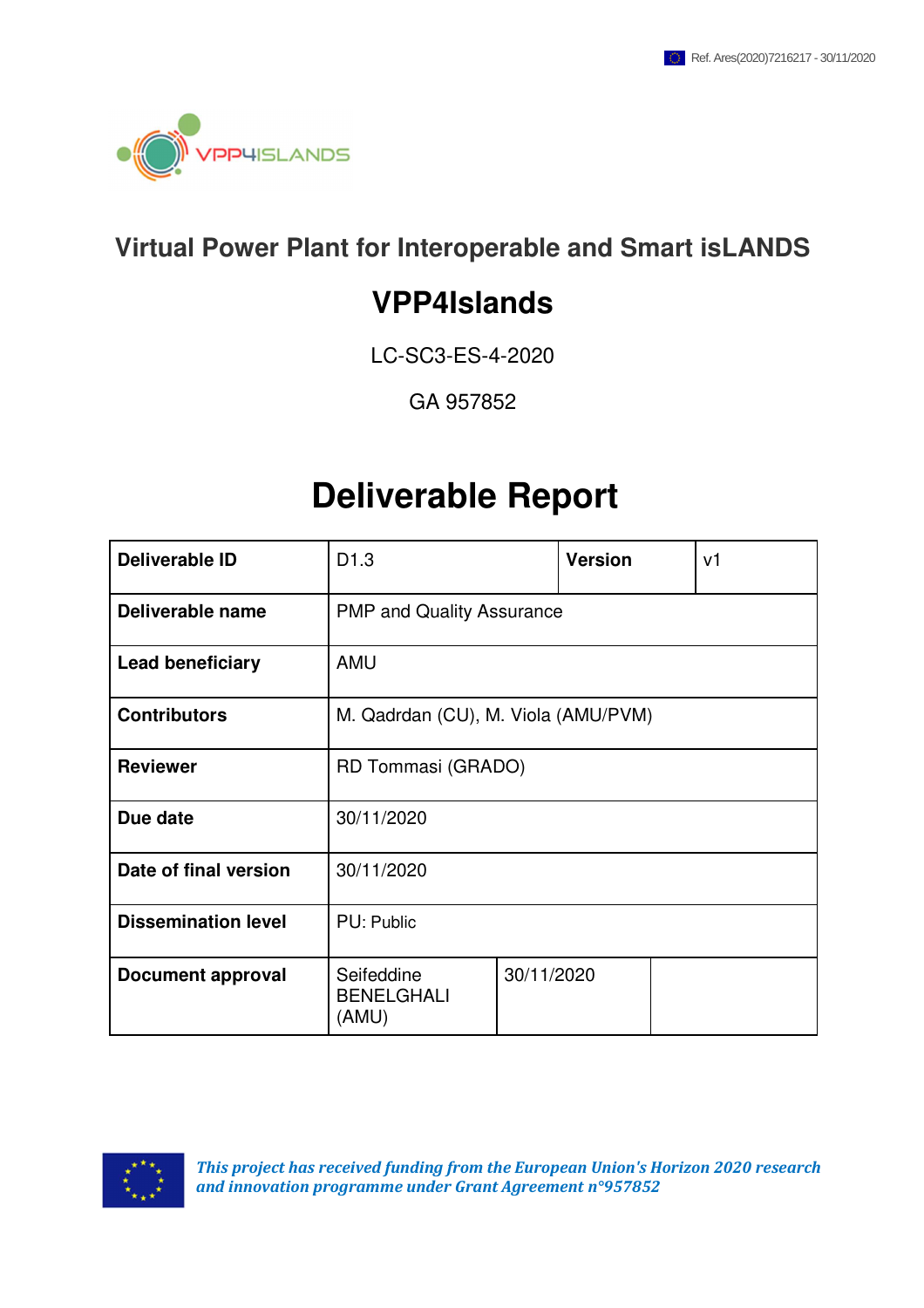

**Acknowledgement**: VPP4ISLANDS is a Horizon 2020 project funded by the European Commission under Grant Agreement no. 957852.

**Disclaimer**: The views and opinions expressed in this publication are the sole responsibility of the author(s) and do not necessarily reflect the views of the European Commission

#### **REVISION AND HISTORY CHART**

| <b>Version</b> | <b>Date</b> | Main Author(s)                                  | <b>Summary of changes</b> |
|----------------|-------------|-------------------------------------------------|---------------------------|
| V1             | 30/11/'20   | Micaela Viola (AMU/PVM), Meysam<br>Qadrdan (CU) | N.A.                      |
|                |             |                                                 |                           |
|                |             |                                                 |                           |

VPP4ISLANDS – D1.3: PMP and Quality Assurance, version V1 30/11/2020 Page 2

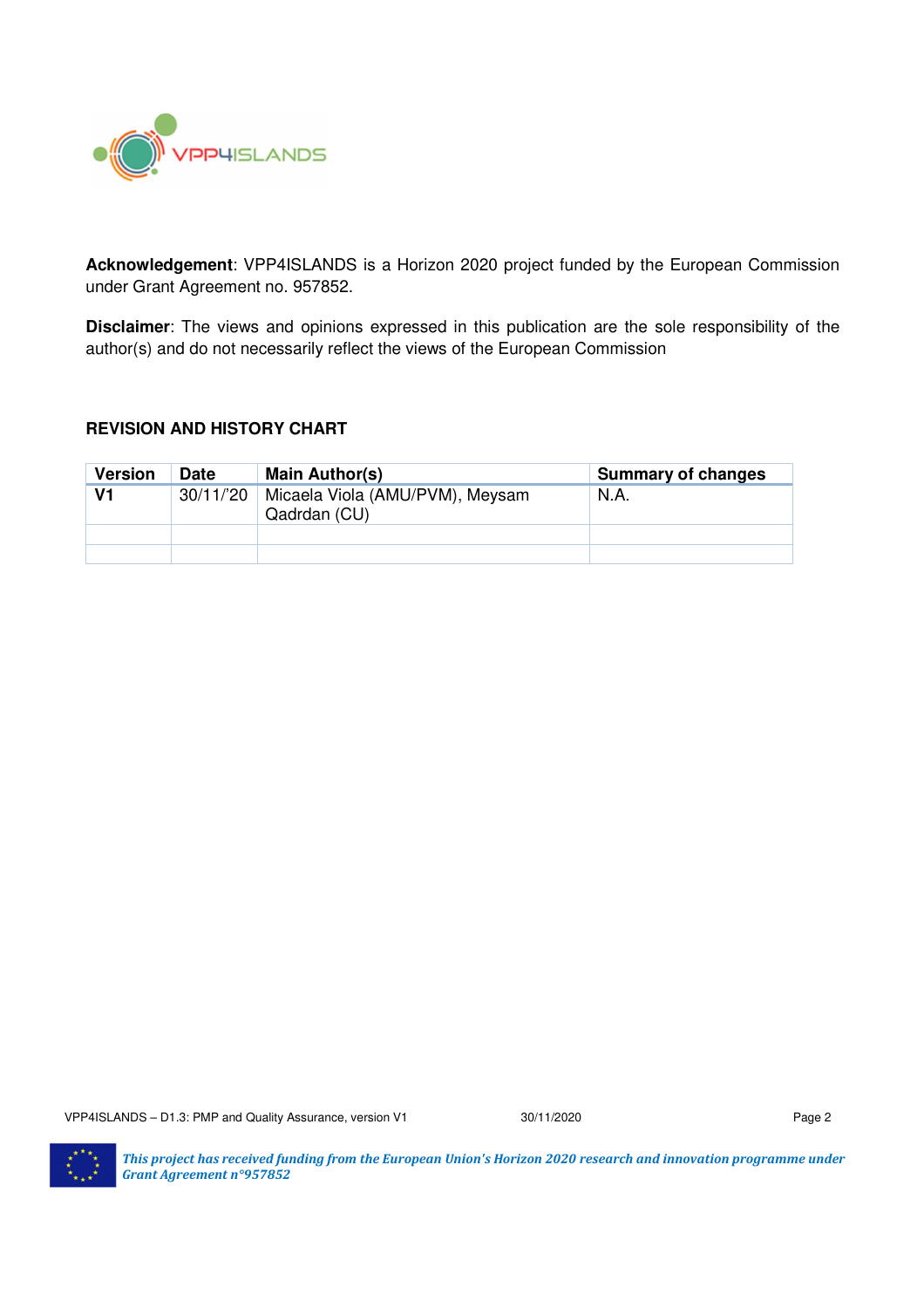

## Table of Contents

| 1. |      |                                                                     |  |
|----|------|---------------------------------------------------------------------|--|
|    | 1.1  |                                                                     |  |
|    |      |                                                                     |  |
|    |      |                                                                     |  |
|    |      |                                                                     |  |
|    | 1.2. |                                                                     |  |
|    |      |                                                                     |  |
| 2. |      |                                                                     |  |
|    | 2.1. | QUALITY OF THE OUTPUTS, DOCUMENT REVIEWING AND APPROVAL PROCESS  18 |  |
|    |      |                                                                     |  |
|    |      |                                                                     |  |
|    | 2.2. |                                                                     |  |
|    | 2.3. |                                                                     |  |
|    |      |                                                                     |  |
| 3. |      |                                                                     |  |

VPP4ISLANDS – D1.3: PMP and Quality Assurance, version V1 30/11/2020 30/11/2020

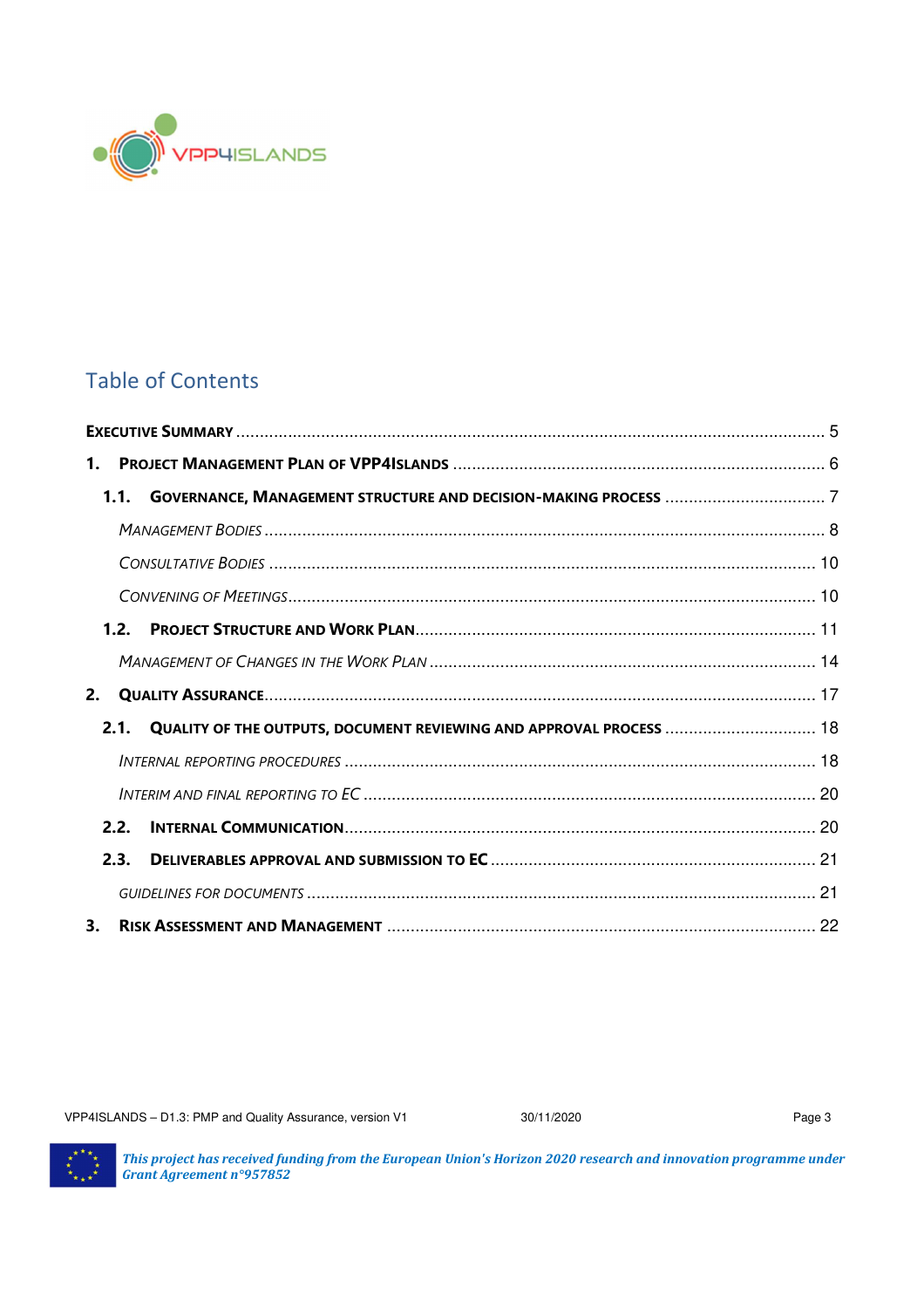

List of Abbreviations and Acronyms

| <b>Abbreviation/Acronym</b> | <b>Meaning</b>                                                  |  |  |  |
|-----------------------------|-----------------------------------------------------------------|--|--|--|
| <b>ALWA</b>                 | AlgoWatt                                                        |  |  |  |
| <b>AMU</b>                  | Aix-Marseille Université                                        |  |  |  |
| <b>BC2050</b>               | Blockchain2050                                                  |  |  |  |
| <b>BornholmsVarme</b>       | Bornholms Varme A/S                                             |  |  |  |
| <b>BoZI</b>                 | Bozcaada Belediye Baskanligi                                    |  |  |  |
| <b>BUL</b>                  | <b>Brunuel University</b>                                       |  |  |  |
| CA                          | <b>Consortium Agreement</b>                                     |  |  |  |
| <b>CIVI</b>                 | <b>CIVIESCO</b> srl                                             |  |  |  |
| <b>CSIC</b>                 | Consejo Superior de Investigaciones Científicas                 |  |  |  |
| <b>CU</b>                   | <b>Cardiff University</b>                                       |  |  |  |
| <b>DAFNI</b>                | Network of Sustainable Greek Islands                            |  |  |  |
| <b>DER</b>                  | Distributed energy resources                                    |  |  |  |
| <b>DLT</b>                  | <b>Digital Ledger Technologies</b>                              |  |  |  |
| <b>DoA</b>                  | Description of Action                                           |  |  |  |
| <b>DSO</b>                  | <b>Distribution System Operator</b>                             |  |  |  |
| <b>DT</b>                   | <b>Digital Twins</b>                                            |  |  |  |
| <b>ESS</b>                  | <b>Energy Storage System</b>                                    |  |  |  |
| <b>FORM</b>                 | Consell Insular de Formentera                                   |  |  |  |
| <b>FTK</b>                  | FTK Forschungsinstitut für Telekommunikation und Kooperation EV |  |  |  |
| GA                          | <b>Grant Agreement</b>                                          |  |  |  |
| GeA                         | <b>General Assembly</b>                                         |  |  |  |
| <b>GRADO</b>                | Comune di Grado                                                 |  |  |  |
| <b>IDEA</b>                 | Ingenieria Y Diseno Estructural Avanzado                        |  |  |  |
| <b>INAVITAS</b>             | <b>INAVITAS Enerji AS</b>                                       |  |  |  |
| <b>IoT</b>                  | Internet of Things                                              |  |  |  |
| <b>LIS</b>                  | Laboratoire Informatique des Systèmes                           |  |  |  |
| JV                          | Joint Venture                                                   |  |  |  |
| <b>MST</b>                  | Management Support Team                                         |  |  |  |
| OpB                         | <b>Operational Board</b>                                        |  |  |  |
| <b>PMP</b>                  | Project Management Plan                                         |  |  |  |
| <b>PVM</b>                  | Protisvalor Méditerranée                                        |  |  |  |
| <b>RES</b>                  | <b>Renewable Energy Sources</b>                                 |  |  |  |
| <b>RDIUP</b>                | <b>RDI'UP</b>                                                   |  |  |  |
| <b>REGENERA</b>             | <b>REGENERA LEVANTE</b>                                         |  |  |  |
| <b>SB</b>                   | <b>Strategic Board</b>                                          |  |  |  |
| <b>SCHN</b>                 | <b>Schneider Electric</b>                                       |  |  |  |
| <b>TROYA</b>                | <b>TROYA CEVRE DERNEGI</b>                                      |  |  |  |
| <b>UEDAS</b>                | Uludag electric dagitim                                         |  |  |  |
| <b>VESS</b>                 | Virtual Energy Storage Systems                                  |  |  |  |
| <b>VPP</b>                  | <b>Virtual Power Plant</b>                                      |  |  |  |

VPP4ISLANDS – D1.3: PMP and Quality Assurance, version V1 30/11/2020 30/11/2020

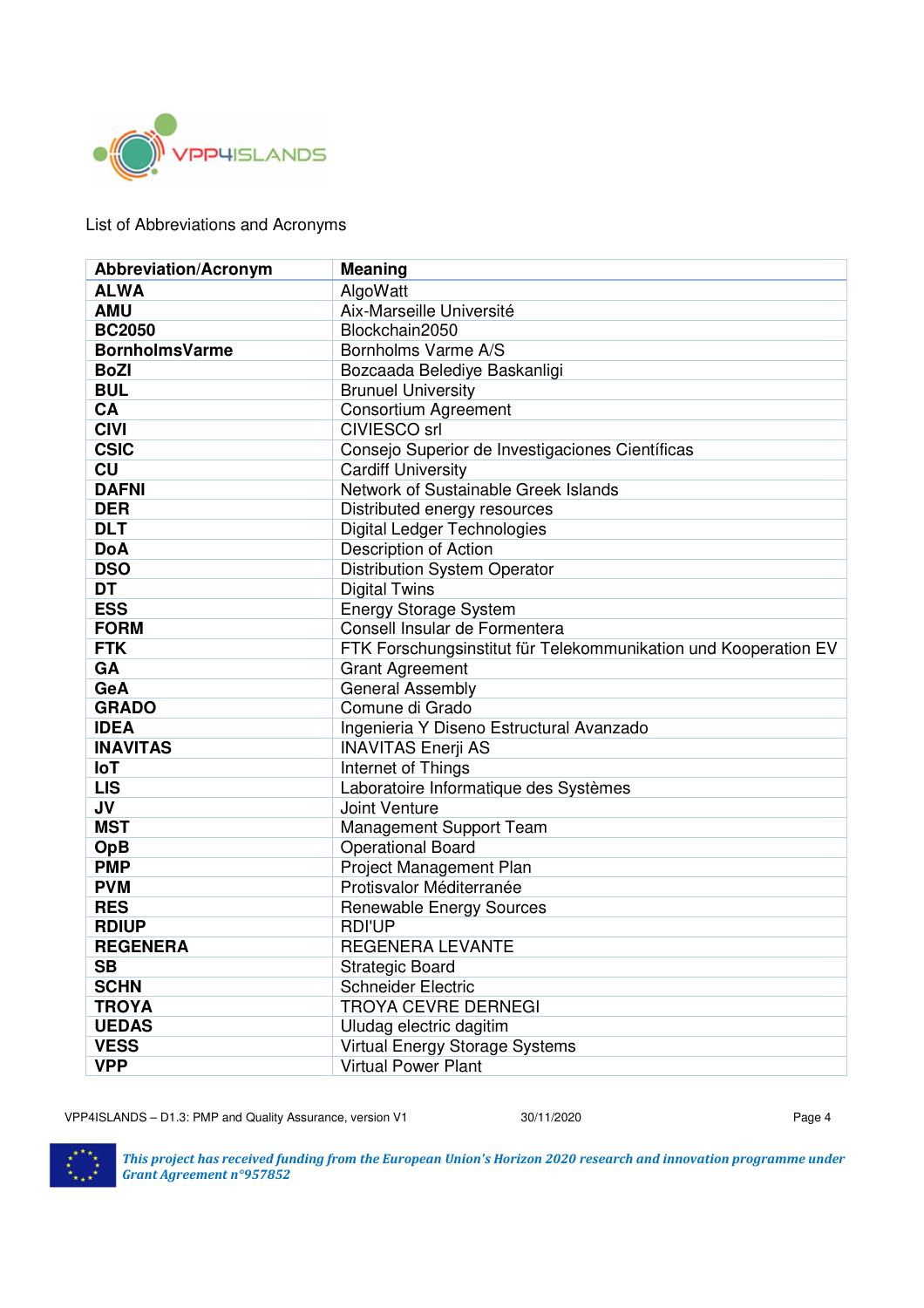

## **EXECUTIVE SUMMARY**

The following "Project Management Plan (PMP) and Quality Assurance" represents a text of reference for management and monitoring activities to be realized during the lifetime of the project VPP4Islands. The PMP complements other documents also relevant to this matter, like the Grant Agreement (GA), the Commission Rules and the Consortium Agreement (CA); should ambiguity of interpretation among these documents arise, the PMP will take a subordinate role. Therefore, priority is given to the documents in the following order: GA, Commission Rules, CA, PMP. After the PMP, the "Dissemination and Communication Plan" follows in the prioritisation of documents.

The overall objective of the PMP and Quality Assurance is to facilitate the successful implementation of VPP4Islands, the smooth realisation of project tasks, proper coordination between partners, meeting project deliverables dates, monitor and control the technical and scientific quality of the project, and establish effective communication with the European Commission (EC). Also, it will help early identification of conflicts and propose solutions to avoid risks in project implementation.

The last part of this document is the project risk assessment. At proposal stage, the consortium discussed potential risks and obstacles that may arise during the implementation of the project. Therefore, the following risk assessment is an update of the precedent version.

The plan is the third deliverable submitted since the beginning of the project and is related to the Work Package 1 "Coordination and Project Management".

This deliverable will be updated whenever necessary by AMU and any update will be notified to the project beneficiaries.

VPP4ISLANDS – D1.3: PMP and Quality Assurance, version V1 30/11/2020 30/11/2020

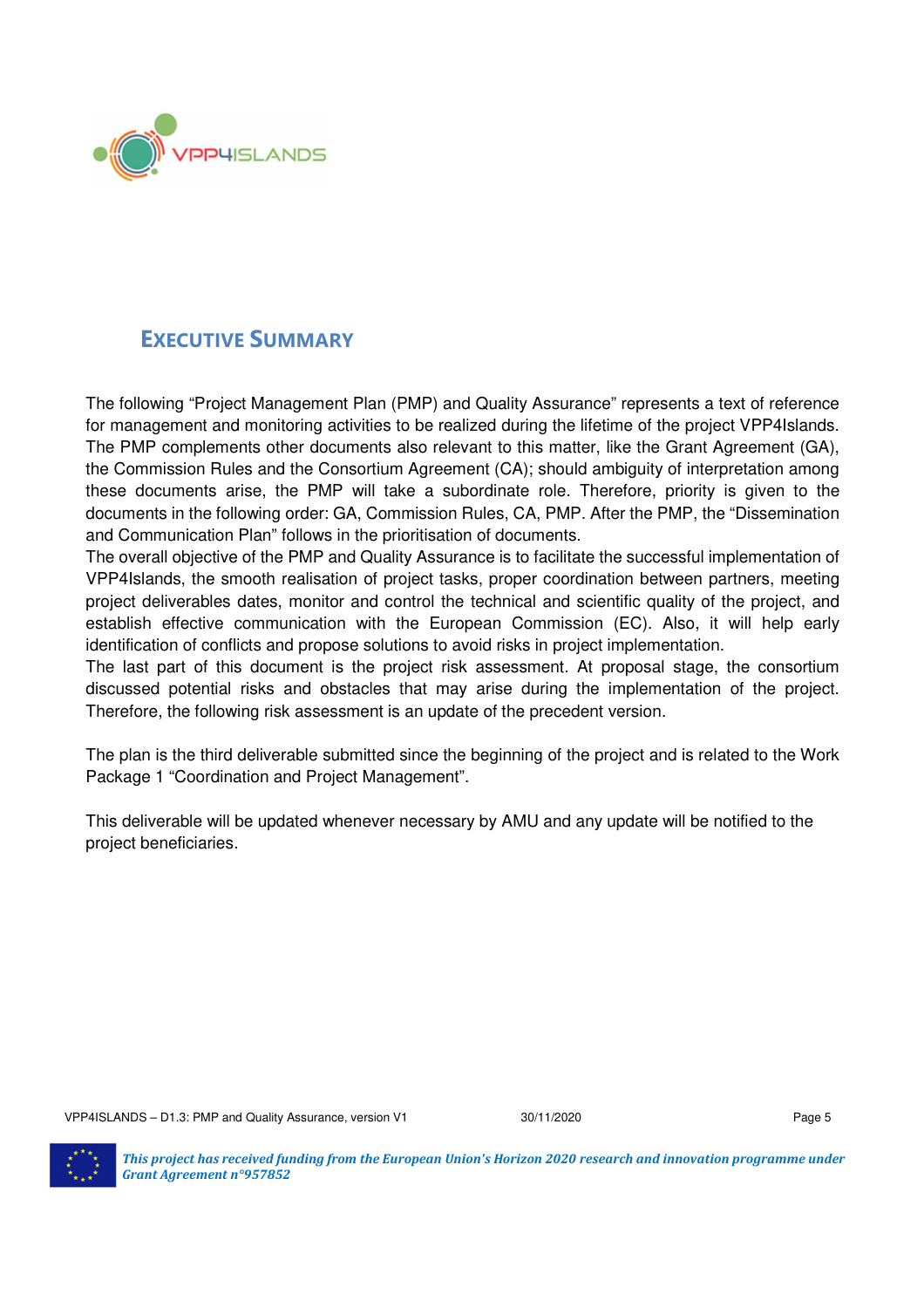

## **1. PROJECT MANAGEMENT PLAN OF VPP4ISLANDS**

VPP4Islands is a collaborative project, granted in the framework of Horizon 2020 topic LC-SC3-ES-4- 2020 "Decarbonising energy systems of geographical Islands".

The main objectives of the VPP4Islands project are to maximise the use of RES, to reduce fossil energy consumption and to ensure stable and flexibile energy supply in islands. These goals will be reached by creating an open network of VPPs and VESS promoting the synergy and the flexibility of distributed renewable energy sources, demand and storage, integrating them into a portfolio. This will facilitate the integration of clean energy into the existing grid system, for the benefit of consumers and climate.



The project is carried out by a large consortium of 19 beneficiaries: 3 universities (AMU, BUL, CU), 2 large companies (ALWA, SCHN), 1 DSO (UEDAS), 6 SMEs (BC2050, REGENERA, CIVIESCO, INAVITAS, IDEA, RDIUP), 2 Research and Technology Organisation (FTK, CSIC), 3 islands municipalities (FORMENTERA, BOZI, GRADO) and 2 non-profits organisations (TROYA, BornholmsVarme).

The multinational and multisectoral characteristic of the consortium is one of its strengths as it nurtures new ideas and promotes replicability of results. Nevertheless, it implies a constant attention to the objectives and strong commitment to the project plan and meeting deadlines, in order to avoid undesirable trends that could become difficult to control. For this reason, the parts of the PMP of VPP4Islands that required a deeper analysis and that are therefore more interesting to show, are the following:

VPP4ISLANDS – D1.3: PMP and Quality Assurance, version V1 30/11/2020 30/11/2020

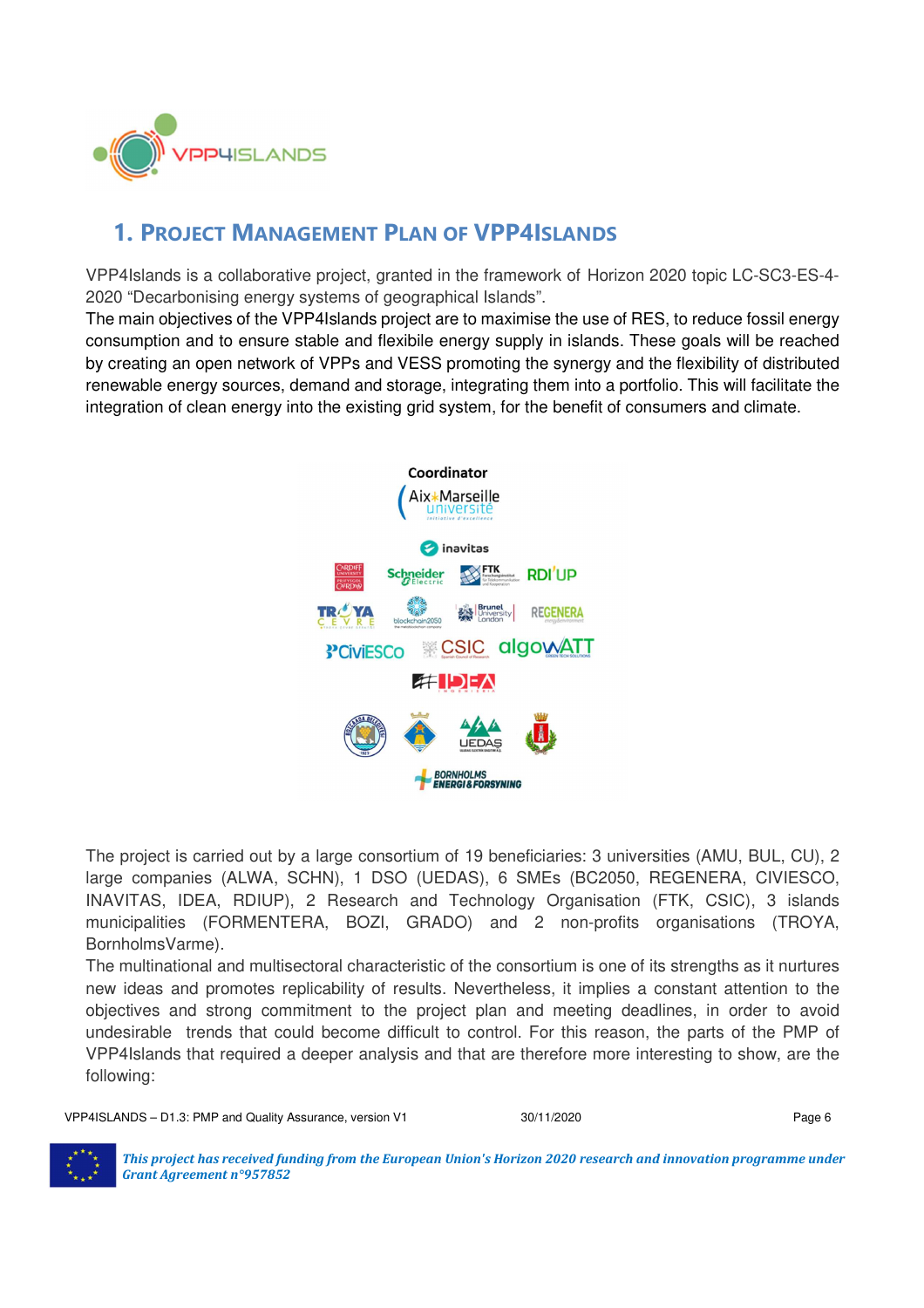

- The roles and responsibilities in directing and managing project execution;
- The work plan with the project time management;
- The internal communication.

#### **1.1. GOVERNANCE, MANAGEMENT STRUCTURE AND DECISION-MAKING PROCESS**

VPP4Islands management structure has been designed to ensure effective governance and clear definition of responsibilities for each project partner.

The aim of the management structure is also to support all work packages and task leaders in the planning and implementation of individual work packages and tasks, and to facilitate interactions between the management bodies and the beneficiaries, in order to ensure the smooth and efficient implementation of the project.



VPP4ISLANDS – D1.3: PMP and Quality Assurance, version V1 30/11/2020 30/11/2020

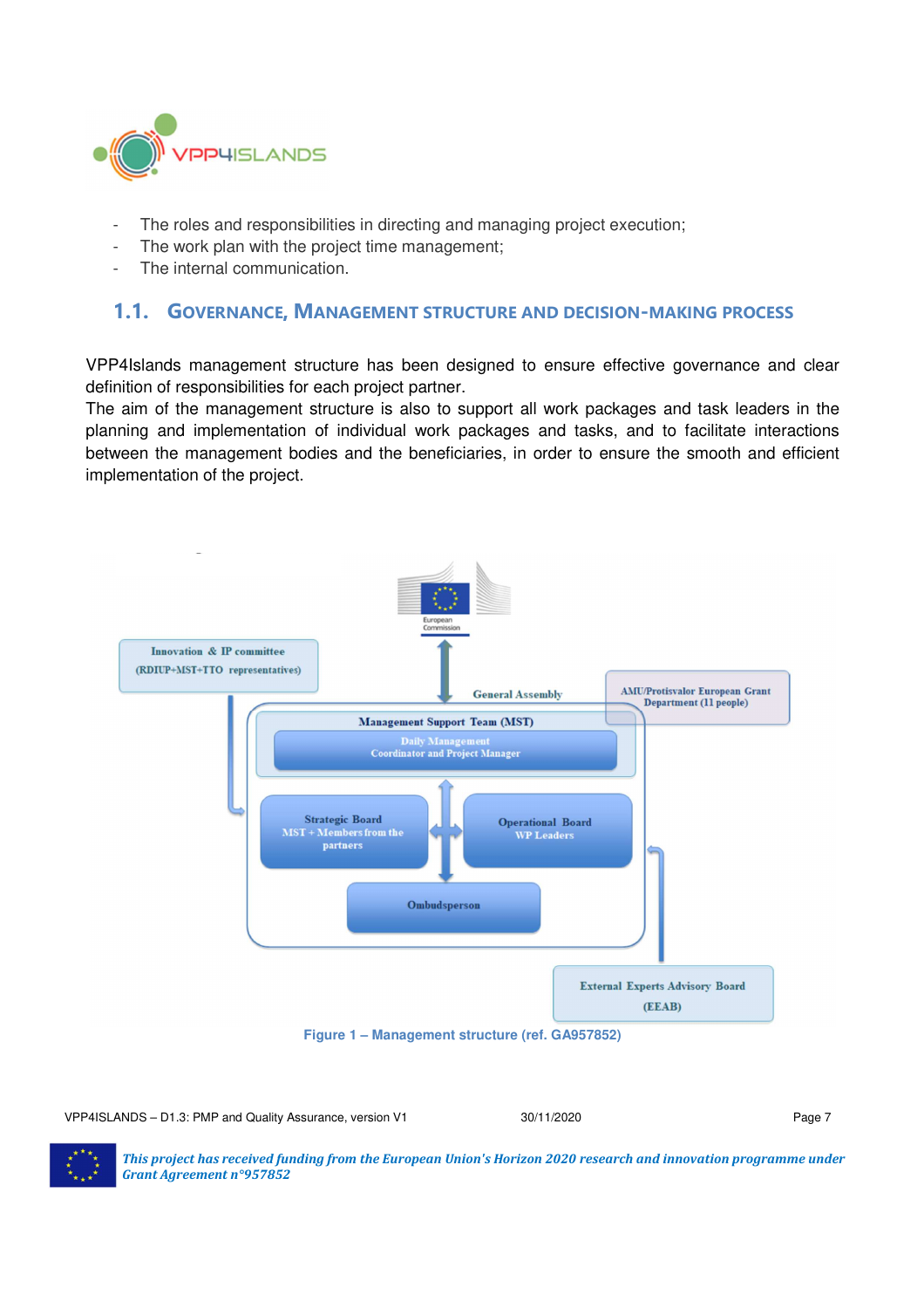

#### *MANAGEMENT BODIES*

With reference to the Management Structure in the chart above, the roles and responsibilities of the Management Bodies (alternative referred to as "Consortium Bodies" in the CA) are describe in further details.

#### **1. Coordination: Management Support Team (MST)**

Composition: the Coordinator, Dr. Seifeddine BenElghali (AMU-LIS) and the Project Manager, Ing. Micaela Viola (AMU-PVM).

The Management Support Team (MST) is in charge of the day-to-day project management and provides support and assistance to the different project bodies. In accordance with the EC requirements, it plays a hands-on role in administrative actions as defined in the GA (Art. 7 and 41). Additionally, the MST prepares the needed logistical, legal and administrative documents and supervises the overall running of the project. It is responsible for ensuring that all the administrative steps required for effective progress of the project are fulfilled in good time.

The Coordinator is responsible for taking all actions to enable proper decision making by the project bodies, thus ensuring smooth project operations: work plan maintenance, monitoring project progress, identification of potential problems and possible consequences for future research (GA Art. 19), submitting all required progress reports, deliverables and financial statements to the EC (GA Art. 20), communicating all information to the Commission and for transferring payments to the partners (GA Art. 21).

The European Project Manager (EPM), hired by Protisvalor, handles administrative, financial and contractual aspects of the project. She is integrated in the EU Grant Department of Protisvalor and benefits from the support of its 10 people team if needed. She is responsible for the dissemination of information inside the consortium, as well as for the communication with the EC officer. She is in charge of the implementation of appropriate management tools and their updating, including the present document, as well as of the organisation of the general meetings.

The MST is in constant communication with the Operational Board (Work package Leaders) on the status of the project (deliverables, new results, new risks, modifications, etc.), with all the partners, and will be the contact point between the Consortium and the European Commission. It is ultimately in charge of safeguarding the interests of the project, ensuring its smooth implementation, representing it towards external stakeholders and networks (GA Art. 7). It is in regular contact with the Strategic Board and participates to the strategic decisions.

VPP4ISLANDS – D1.3: PMP and Quality Assurance, version V1 30/11/2020 30/11/2020

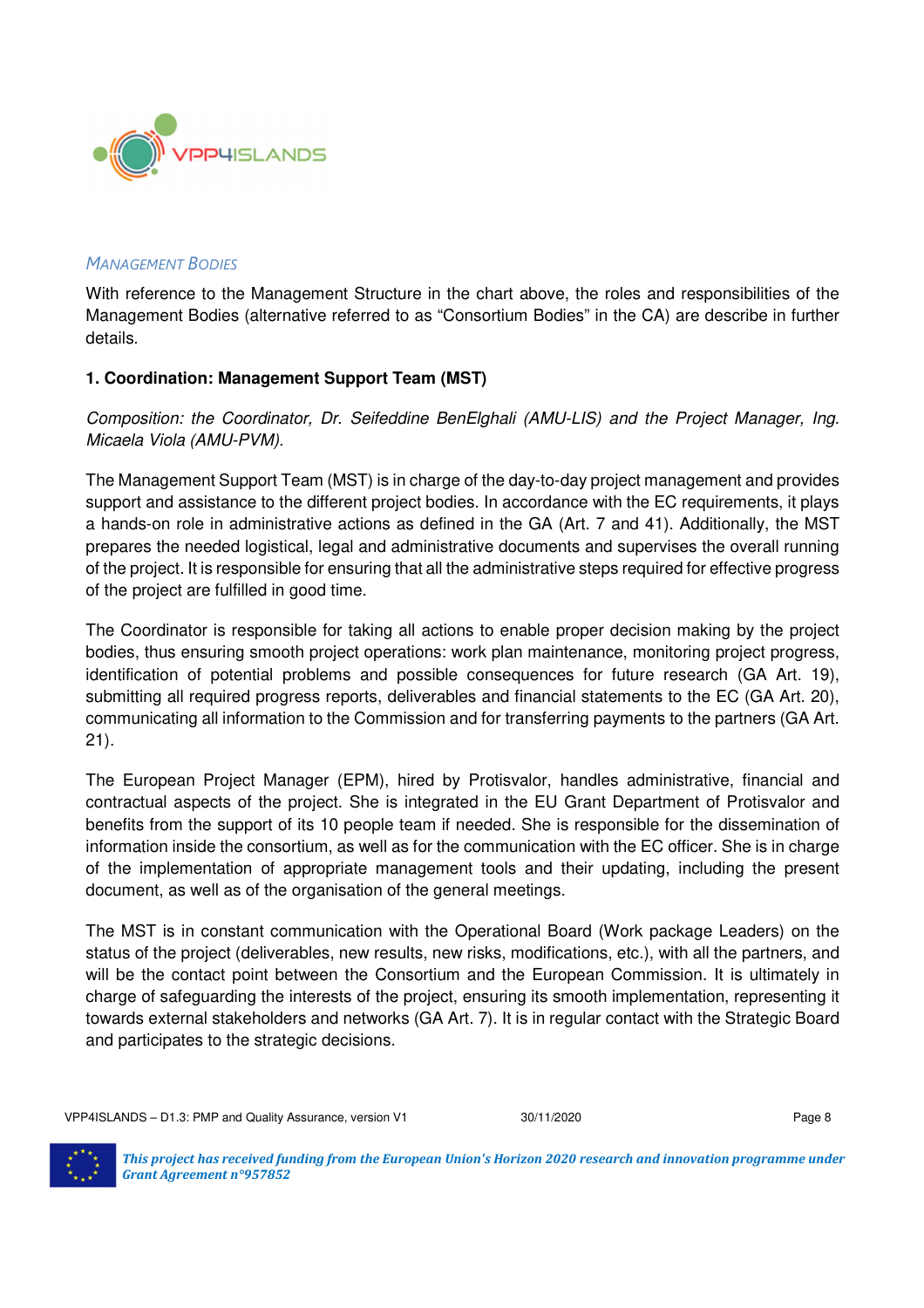

#### **2. The Strategic Board (SB)**

Composition: MST, Stefano Bianchi (ALWA), Jianzhong Wu (CU), Dominic Heutelbeck (FTK), Mehmet Koç (UEDAS), Habib Nasser (RDIUP)

The Strategic Board is a supervisory body that proposes strategic orientations of the project to the General Assembly and implements it. Its tasks are:

- Preparing any scientific, political and strategic orientations of the project
- Preparing the agenda and objectives of technical and consortium meetings, as well as EC reviews
- Identifying needed contractual changes, including technical work plan changes and consortium agreement changes
- Supervising the production of all reports and deliverables required in the frame of the Grant Agreement
- Arbitrating on deadlock situations occurring within the WPs and Tasks.

The Strategic board will meet at least three times a year, by conference call or by physical meetings if required. Additional conference call meetings or Internet-based conferences will be organized at any time upon request of a member or of a partner of the Consortium. The Coordinator shall chair all meetings of the Strategic Board, unless decided otherwise by a majority of two-thirds (2/3) of the Strategic Board Members.

#### **3. The Operational board (OpB)**

#### Composition: WP leaders (AMU, ALWA, IDEA, BC2050, SCHN, UEDAS, RDIUP)

The Operational board is composed of the Work Package leaders only. They are autonomous in the management of their own WP, for which they are responsible. The WP leaders are in charge of coordinating all activities relating to the objectives of their WPs. They take operational decisions regarding their WP day-to-day management, in collaboration with the Task leaders of their WP, on the basis of a detailed definition of milestones, scope and expected results of the WP. They prepare an annual progress report on the scientific results (protocols, scientific results, finance…) to be transmitted to the Coordinator and are responsible to transmit in due time their WP deliverables to the Strategic board for the EC review. The WP Leaders are also in charge of addressing and documenting internal risks that may impair progress towards the objectives of the WP and suggesting strategies to anticipate and minimize such internal risks. The chairperson for the meetings of OpB rotates among the WP leaders.

VPP4ISLANDS – D1.3: PMP and Quality Assurance, version V1 30/11/2020 30/11/2020

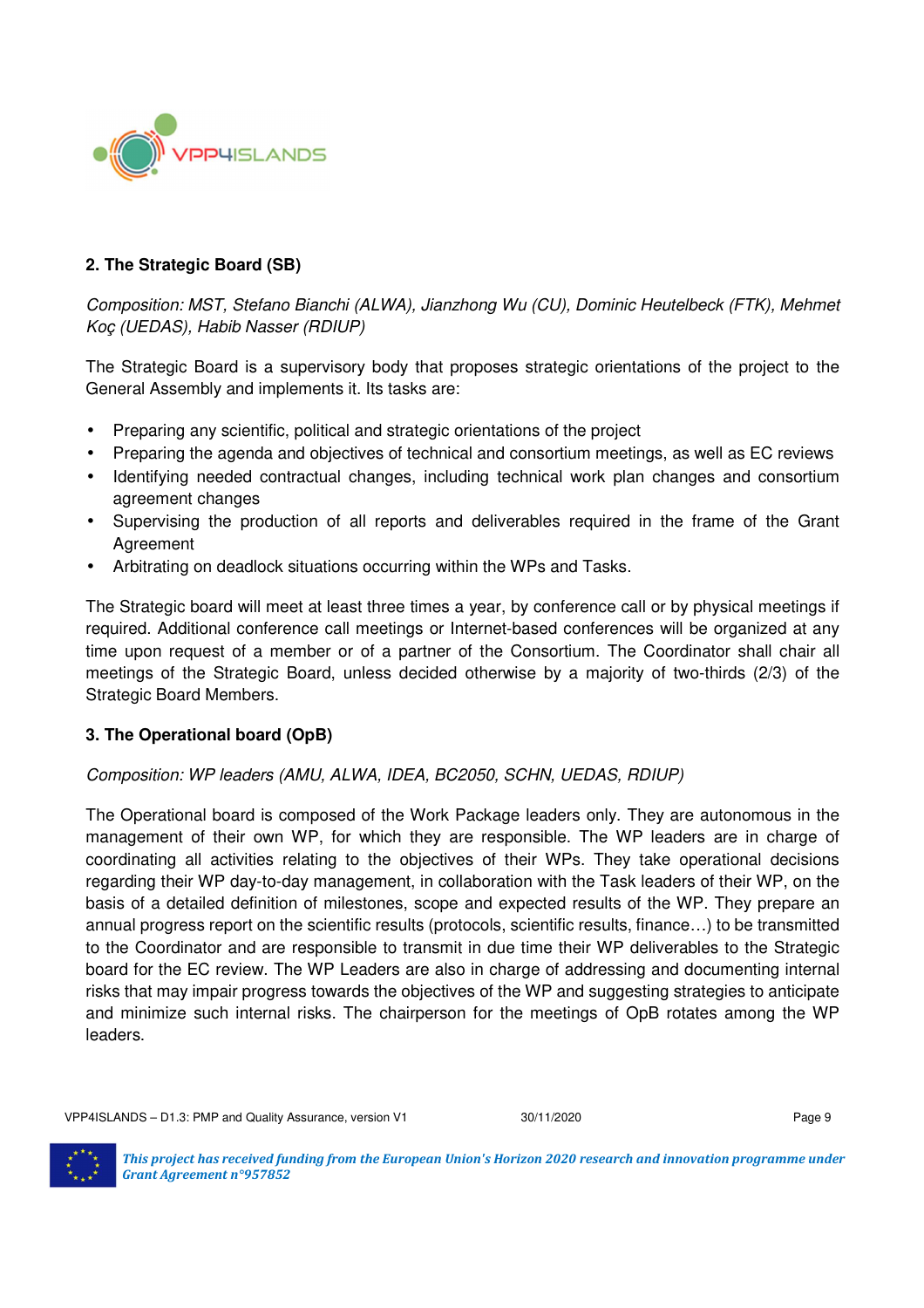

#### **4. The General Assembly (GeA)**

#### Composition: Partners' representatives. One voice per partner.

The General Assembly (GeA) is the ultimate decision-making body of the consortium, endorsing decisions concerning the project implementation, as prepared and presented by the Strategic Board. The GeA meetings will take place once a year and will bring together the entire project participants and their working teams. The Coordinator shall chair all meetings of the GeA, unless decided otherwise in a meeting of the GeA.

During these meetings, special sessions will be organised, following any Partner's or OpB's request, to discuss legal, financial, organisational, or any other important issues relating to the project. Decisions will be made using the principle of consensus voting or, in exceptional circumstances, qualified votes (2/3 e.g.: 4 out of 6 votes). This requires the presence of more than 50% of the partner representatives.

#### *CONSULTATIVE BODIES*

To ensure the coherence and consistency of the work to be carried out under the various work packages, the decisional bodies will benefit from the support of the Project Officer of the European Commission and the following consultative bodies of the project:

- the External Advisory Board, composed of both stakeholders from the private and the public sector, providing key advice on the way the project is running;
- the Innovation and IPR Committee, that is focused on exploitation and commercialisation plans. Lead by RDIUP, each partner will be represented by one person from its legal service or technology transfer office;
- the Ombudsperson, so that students and young researchers (over 10 PhD and Postdocs will be hired during the project) can exchange information with somebody in charge of anticipating or solving problems in case of conflicts with supervisors.

#### *CONVENING OF MEETINGS*

Frequency of ordinary meetings as indicated in the table below are compulsory for the management bodies. The chairperson convenes the meetings for the body. Participating to the meetings by each member or a proxy is required.

VPP4ISLANDS – D1.3: PMP and Quality Assurance, version V1 30/11/2020 30/11/2020

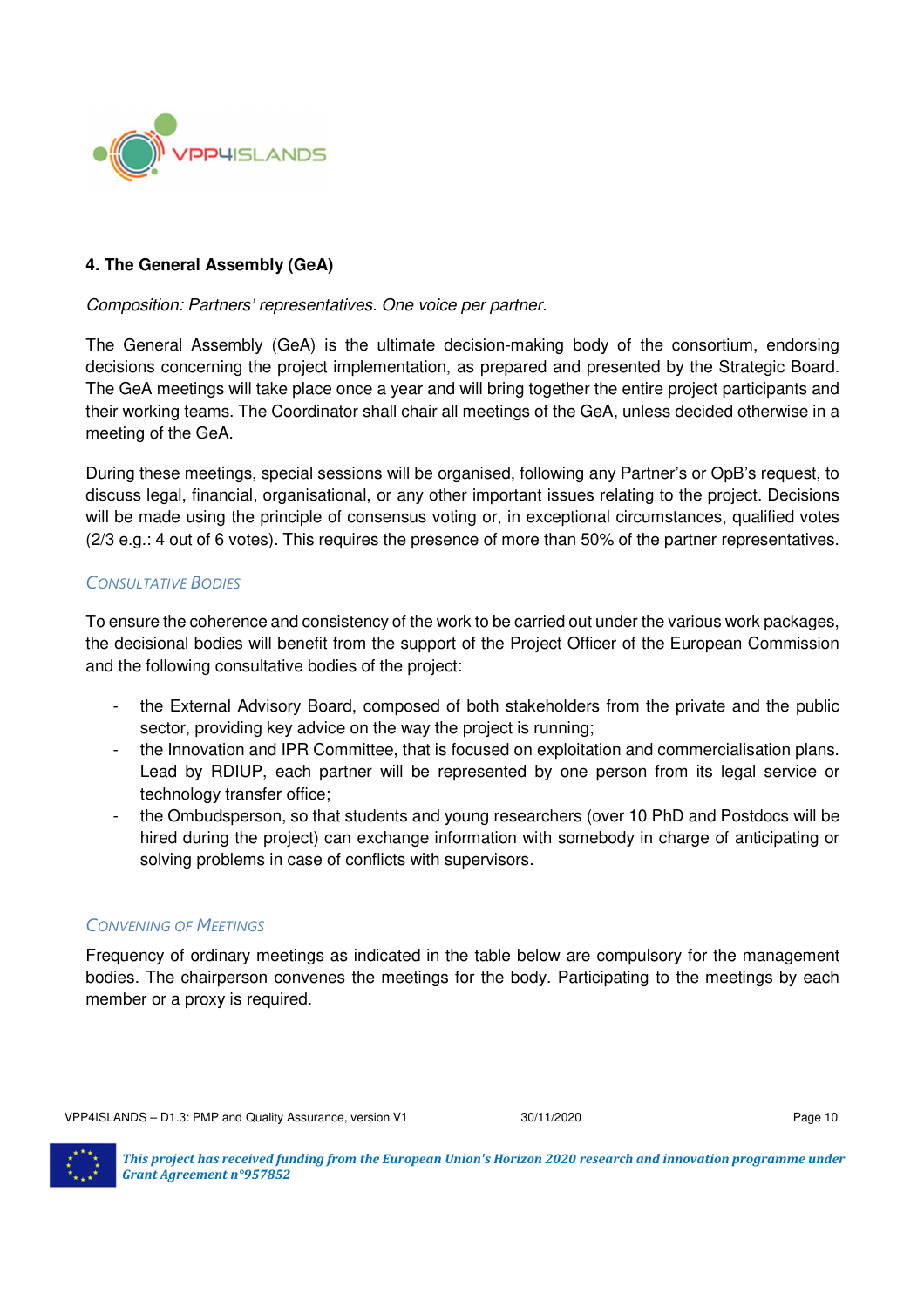

|           | Ordinary meeting        | Extraordinary meeting                                             |
|-----------|-------------------------|-------------------------------------------------------------------|
| GeA       | At least once a year    | At any time upon written request of the Strategic Board or 1/3 of |
|           |                         | the Members of the General Assembly                               |
| <b>SB</b> | At least every 4 months | At any time upon written request of any Member of the Strategic   |
|           |                         | <b>Board</b>                                                      |
| OpB       | At least every 4 months | At any time upon written request of any Member of the Operational |
|           |                         | <b>Board</b>                                                      |

The chairperson of a consortium body gives written notice of a meeting to each Member of that consortium body as soon as possible and no later than the minimum number of days preceding the meeting indicated in the table below, and prepares and sends each Member of that Consortium Body the agenda no later than the minimum number of days preceding the meeting, as indicated in the table below.

|           |                  | Sending of the invitation to a meeting | Sending of the agenda |                              |  |
|-----------|------------------|----------------------------------------|-----------------------|------------------------------|--|
|           | Ordinary meeting | <b>Extraordinary meeting</b>           | Ordinary meeting      | <b>Extraordinary meeting</b> |  |
| GeA       | 45 calendar days | 15 calendar days                       | 21 calendar days      | 10 calendar days             |  |
| <b>SB</b> | 14 calendar days | calendar days                          | 7 calendar days       | 7 calendar days              |  |
| OpB       | 14 calendar days | calendar days                          | 7 calendar days       | 7 calendar days              |  |

After the minutes of meeting have been accepted, decisions are considered taken and binding. Any decision may also be taken without a meeting if the Coordinator circulates to all members of a specific management body a written document, with a reasonable deadline for responses; the decision is taken if agreed by the defined majority.

### **1.2. PROJECT STRUCTURE AND WORK PLAN**

The work plan is composed of 8 work packages of which the technical ones are strongly interconnected, and the other two (WP1 and WP8) are transversal work packages.

The WP1 is devoted to ensure the proper coordination and management of the project. The WP2 is devoted to identify islands needs in terms of energy production and the exploitable RES, and clearly the VPP value chain. The work packages WP3 to WP6 are dedicated to develop Digital Twin, IoT integration and smart functionalities including the DLT in order to develop the VPP4IPlatform needed in order to achieve VPP4Island objectives. The results of WPs 2-6 will be integrated into the demonstration and validation environment in WP7 to provide real-life results of different use cases. Finally, WP8 is dedicated to dissemination and communication activities, and to the exploitation of the project results.

VPP4ISLANDS – D1.3: PMP and Quality Assurance, version V1 30/11/2020 30/11/2020

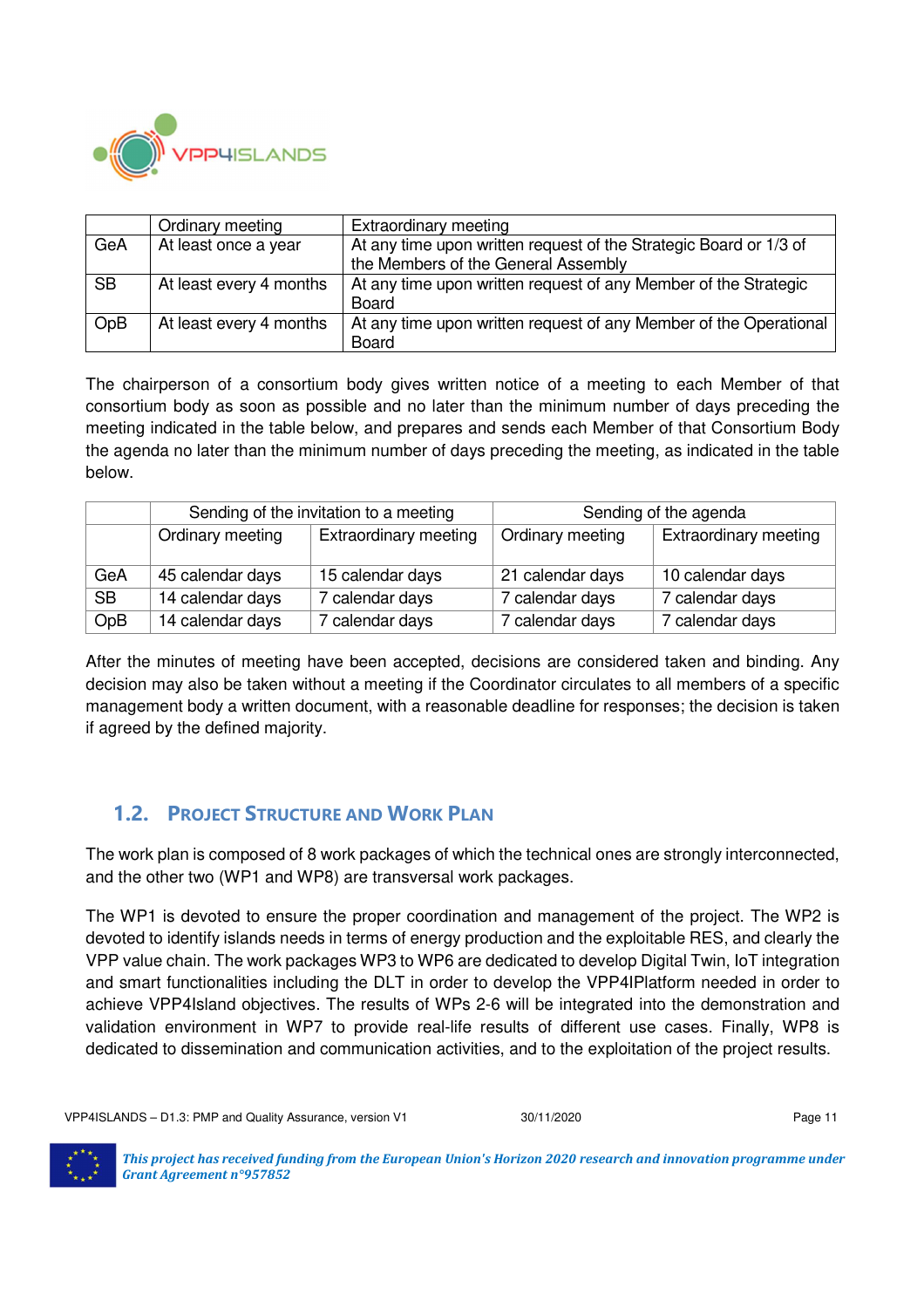



**Figure 2 – Work Plan structure (ref. GA957852)** 

Each Work Package is structured in Tasks and Sub-Tasks with its own responsible beneficiary and period of implementation, as showed in the GANTT Chart.

VPP4ISLANDS – D1.3: PMP and Quality Assurance, version V1 30/11/2020 30/11/2020

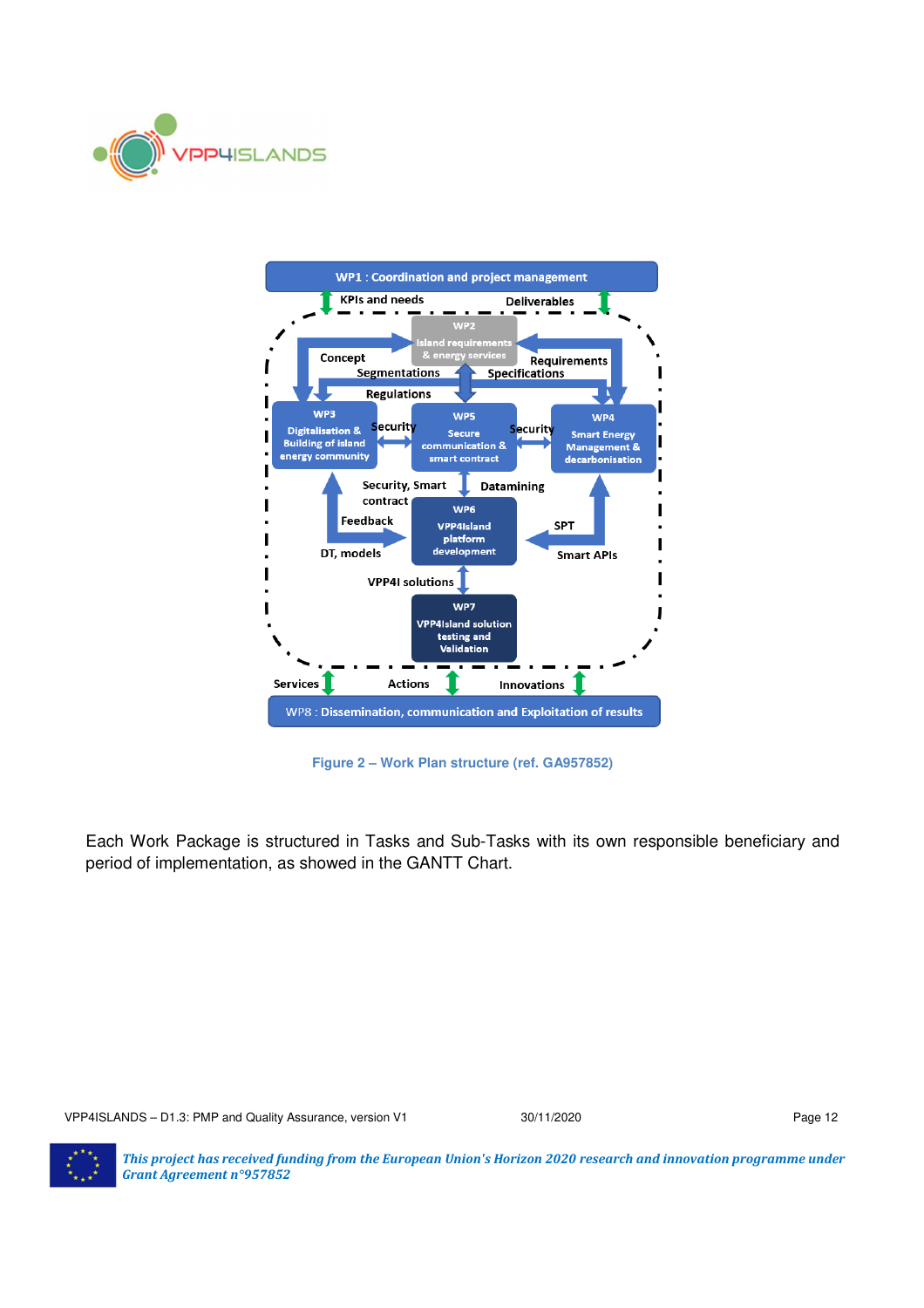

|               | <b>VPP4Islands PROJECT PLANNING</b>                                                  |                        |           |              |            | Tear <sub>1</sub> | Year 2    | Year 3 | 1 2 3 4 5 6 7 8 9 10 11 12 13 14 15 16 17 18 19 20 21 22 23 24 25 26 27 28 29 31 32 33 34 35 36 37 38 40 40 40 40 |              |                 |
|---------------|--------------------------------------------------------------------------------------|------------------------|-----------|--------------|------------|-------------------|-----------|--------|-------------------------------------------------------------------------------------------------------------------|--------------|-----------------|
|               | Work packages and Tasks                                                              | <b>Leader</b>          |           | <b>START</b> | <b>M</b> M | M MM              | M M M M M | M      | <b>M</b> M                                                                                                        |              |                 |
|               | WP 1 Coordination and project management                                             | AMU                    | ÷         | 42           |            |                   |           |        |                                                                                                                   | WP1          |                 |
| $\mathcal{T}$ | 114 General and financial management                                                 | AMU                    |           | 42           |            |                   |           |        |                                                                                                                   | 01.1         | <b>MI</b>       |
|               | T 12 Technical and scientific management                                             | AMU                    |           | 42           |            |                   |           |        |                                                                                                                   | 01.2         | M6              |
|               | + 1.1 Reporting and monitoring of the project progress                               | AMU                    |           | 42           |            |                   |           |        |                                                                                                                   | 01.3         | M2              |
| 五             | 1.4 Data and Itlik management                                                        | <b>CU</b>              |           | 42           |            |                   |           |        |                                                                                                                   | 01.4         | M12             |
| WP            | 2. Island energy services requirements and concept design                            | <b>ALWA</b>            | ı         | 42           |            |                   |           |        |                                                                                                                   | WP2          |                 |
| T.            | 2.1 Island needs and requirements                                                    | <b>LIEDAS</b>          |           |              |            |                   |           |        |                                                                                                                   | 02.1.02.2    | M3 M6           |
|               | T 2.2 histori energy transition policies and legislations                            | TROVA                  |           | 43           |            |                   |           |        |                                                                                                                   | 泊送店          | M6              |
|               | T 3 8 Definition of VPP4 blands companis                                             | BUL                    |           | 3<br>12      |            |                   |           |        |                                                                                                                   | 72.8         | Ns              |
|               | T 2.4 Definition of VPP4 blands services                                             | CIVI<br>AEWA           |           | 12           |            |                   |           |        |                                                                                                                   | 02.5         | M2              |
|               | T 2.5 Technical specifications<br>T 2.5.1 Specification of the VPP4Silends solutions | <b>ALWA</b>            |           | 12           |            |                   |           |        |                                                                                                                   |              |                 |
|               | T 3 S 2 Smart Contracts Specification                                                | 802050                 |           | ×            |            |                   |           |        |                                                                                                                   | 02.6<br>02.7 | M9<br>186       |
|               | 2.6 Definition of approxima-                                                         | ALWA                   |           | 15           |            |                   |           |        |                                                                                                                   | 02.8         | M11             |
|               | WP 3 Digitalization & Suilding of Island energy community                            | <b>IDEA</b>            |           | 20           |            |                   |           |        |                                                                                                                   | <b>WP3</b>   |                 |
|               | T 3.1 Design and architecture of Digital Twin-                                       | <b>IDEA</b>            |           | 10           |            |                   |           |        |                                                                                                                   | 03.1         | M10             |
|               | T 3.2 Systems modelling                                                              | <b>CSIC</b>            |           | 15           |            |                   |           |        |                                                                                                                   | 03.2         | M15             |
|               | T 3.3 Environment.modelling                                                          | <b>BUC</b>             |           | 15           |            |                   |           |        |                                                                                                                   | 083          | M15             |
|               | T 3.4 Validation of APIs and models                                                  | <b>IDEA</b>            | t5        | 20           |            |                   |           |        |                                                                                                                   | 日东本          | M20             |
|               | WP 4 Smart Functionalities for Energy Management & decarbonisation                   | <b>AMU</b>             |           | 20           |            |                   |           |        |                                                                                                                   | WP4          |                 |
|               | T. 4.1 Formcasting                                                                   | AMU                    |           | 20           |            |                   |           |        |                                                                                                                   |              |                 |
|               | T 4.1.1 wouther                                                                      | AMU                    |           | 20           |            |                   |           |        |                                                                                                                   | 34.1         | M15             |
|               | T 4.1.2 Market prices                                                                | REGE                   |           | 18           |            |                   |           |        |                                                                                                                   | 04.2         | M18             |
|               | T 4.1.3 Local energy comumption                                                      | <b>INAVITAS</b>        |           | 11           |            |                   |           |        |                                                                                                                   | 04.3         | M18             |
|               | T 4.1.4 Energy and CO2 savings                                                       | REGE                   |           | 18           |            |                   |           |        |                                                                                                                   | D4.4         | NIE             |
|               | T 4.2 Smart Planning                                                                 | ROILIP                 |           | 20           |            |                   |           |        |                                                                                                                   | D4.5         | MIB             |
|               | T 43 Distributed Control                                                             | -CSIC                  |           | 20           |            |                   |           |        |                                                                                                                   | 04.6         | M20             |
|               | T 4.4 Virtual energy storage system                                                  | <b>CU</b>              |           | 20           |            |                   |           |        |                                                                                                                   | 04.7         | M20             |
|               | T 4.5 Energy in analysment and optimal storage sizing                                | <b>AMH</b>             |           | 20           |            |                   |           |        |                                                                                                                   | D4.0         | M15             |
|               | 4.6 Balanding service provision and prosumer aggregation                             | AFWA                   |           | 18           |            |                   |           |        |                                                                                                                   | $D4-9$       | MIB             |
|               | WP 5 Secore communication & smart contract                                           | <b>BC2050</b>          |           | 42           |            |                   |           |        |                                                                                                                   | <b>WPS</b>   |                 |
|               | T 5.1 VPP Risk Management                                                            | 602050                 |           | $-42$        |            |                   |           |        |                                                                                                                   | 05.1         | M12             |
|               | T 5.2 Data analytics and knowledge staboration.                                      | ROILIP                 |           | 20           |            |                   |           |        |                                                                                                                   | 05.2         | W20             |
|               | T 3.3 Smart Contracts Implementation                                                 | BC2050                 |           | 18           |            |                   |           |        |                                                                                                                   | 05.3         | MIS             |
|               | T - 3.4 Hybrid Acthentication and Authorization Infrastructure                       | FW.                    |           | 18           |            |                   |           |        |                                                                                                                   | 05.4         | M18             |
|               | T 5.5 Authentication and Authorization infrastructure.                               | FIK                    | z2        | 42           |            |                   |           |        |                                                                                                                   | 05.5         | M20             |
|               | T 5.6 GDPR, standards and SSH compliance                                             | <b>ADAUP</b>           | x         | 20           |            |                   |           |        |                                                                                                                   | 05.6         | MIZ             |
|               | WP B VPP4blands platform development                                                 | SCHN                   | 12        | 28           |            |                   |           |        |                                                                                                                   | <b>WINS</b>  |                 |
|               | T 6.1 Development of VPPAIPIatform                                                   | <b>ALWA</b>            | 工艺        | 22           |            |                   |           |        |                                                                                                                   |              |                 |
|               | T = 1 1 Design and architecture of VPPAIPLatform                                     | ALWA.                  | 32        | 12           |            |                   |           |        |                                                                                                                   | 06.1         | MZZ             |
|               | T E12 User-Interface development.                                                    | <b><i>INAWITAS</i></b> | 15        | 22           |            |                   |           |        |                                                                                                                   | 06.2         | M24             |
|               | T 4.1.3 VPP6Platform Deployment                                                      | AMU                    | 30        | 36           |            |                   |           |        |                                                                                                                   | 06.9         | M24             |
|               | T 6.2 Development of VPP4Wode                                                        | AMU                    | 12        | 34           |            |                   |           |        |                                                                                                                   | <b>D6.4</b>  | 9,62.6          |
|               | T 63 Realisation of the VPP43box                                                     | SCHN                   | 12        | 34           |            |                   |           |        |                                                                                                                   |              |                 |
|               | T E.4 Solution Assembly and evaluation                                               | <b>Arwa</b>            | 24        | 28           |            |                   |           |        |                                                                                                                   |              |                 |
|               | WP 7 VPP4hlands solution testing and Validation                                      | <b>UEDAS</b>           | 20        | 42           |            |                   |           |        |                                                                                                                   | WP7          |                 |
|               | T 7.1 Training and Elaboration of costs cases                                        | <b>UEDAS</b>           | 20        | 50           |            |                   |           |        |                                                                                                                   | 13.1         | M22             |
|               | T 7.1.1 Development of use cases                                                     | LIEDAS                 | $20 - 10$ | 30           |            |                   |           |        |                                                                                                                   | 07.2         | 1436            |
|               | T 7.1.2 Training Leader                                                              | AMU                    | 28        | 30           |            |                   |           |        |                                                                                                                   | 07.3         | M36             |
|               | T 7.1.3 Validation of Smart Contracts                                                | 8/2050                 | 20        | 36           |            |                   |           |        |                                                                                                                   | 07.4         | M36             |
|               | T 7.2 Cases studies Validation                                                       | <b>UEDAS</b>           | 50        | 36           |            |                   |           |        |                                                                                                                   | 07.5         | M36             |
|               | T 7.2.5 Cane study 1 (UEDAS)                                                         | LIEDAS                 | 30        | 36           |            |                   |           |        |                                                                                                                   |              |                 |
|               | T 7.2.2 Cave study 2 (GRADO)                                                         | GRADO                  | 30        | 36           |            |                   |           |        |                                                                                                                   |              |                 |
|               | T 7.3 Economic analysis and validation                                               | CW                     | 28        | 59           |            |                   |           |        |                                                                                                                   | 07.6         | M <sub>35</sub> |
|               | T 7.4 Environment and social assessment                                              | <b>BUL</b>             | 28        | 35           |            |                   |           |        |                                                                                                                   | 07.7         | M35             |
|               | T 7.5 VPP4/slands selution qualification and critical design review                  | SCHN                   | 30        | 38           |            |                   |           |        |                                                                                                                   | 07.8         | M38             |
|               | T 7.E VPP4/slands solution replication                                               | DOM/NOZVERADO          | 36        | 42           |            |                   |           |        |                                                                                                                   | 07.9         | MA2             |
| WP B          | Dissemination, communication and Exploitation of results                             | <b>ROILIP</b>          | t         | 42           |            |                   |           |        |                                                                                                                   | <b>WPS</b>   |                 |
|               | T 8.1 Dissemination and Communication plan                                           | AMU                    | ÷.        | 11           |            |                   |           |        |                                                                                                                   | DB I         | M1              |
|               | T 8.2 Dissemination and Communication activities                                     | ROILIF                 |           | 42           |            |                   |           |        |                                                                                                                   | 08.2         | M24             |
| T.            | 8:3 Networking and John venture actions                                              | TROYA                  |           | 42           |            |                   |           |        |                                                                                                                   | 08.3         | M4              |
|               | 8.4 Tallored business readels, services and results exploitation                     | <b>NDIGIP</b>          |           | 42           |            |                   |           |        |                                                                                                                   | 08.4         | MIZ             |
| VPF           | T. 8.6 Protection and allocation of Intellectual Property                            | <b>HUL</b>             |           | k3           |            |                   |           |        |                                                                                                                   | DE3 DB.6     | M24 M12         |

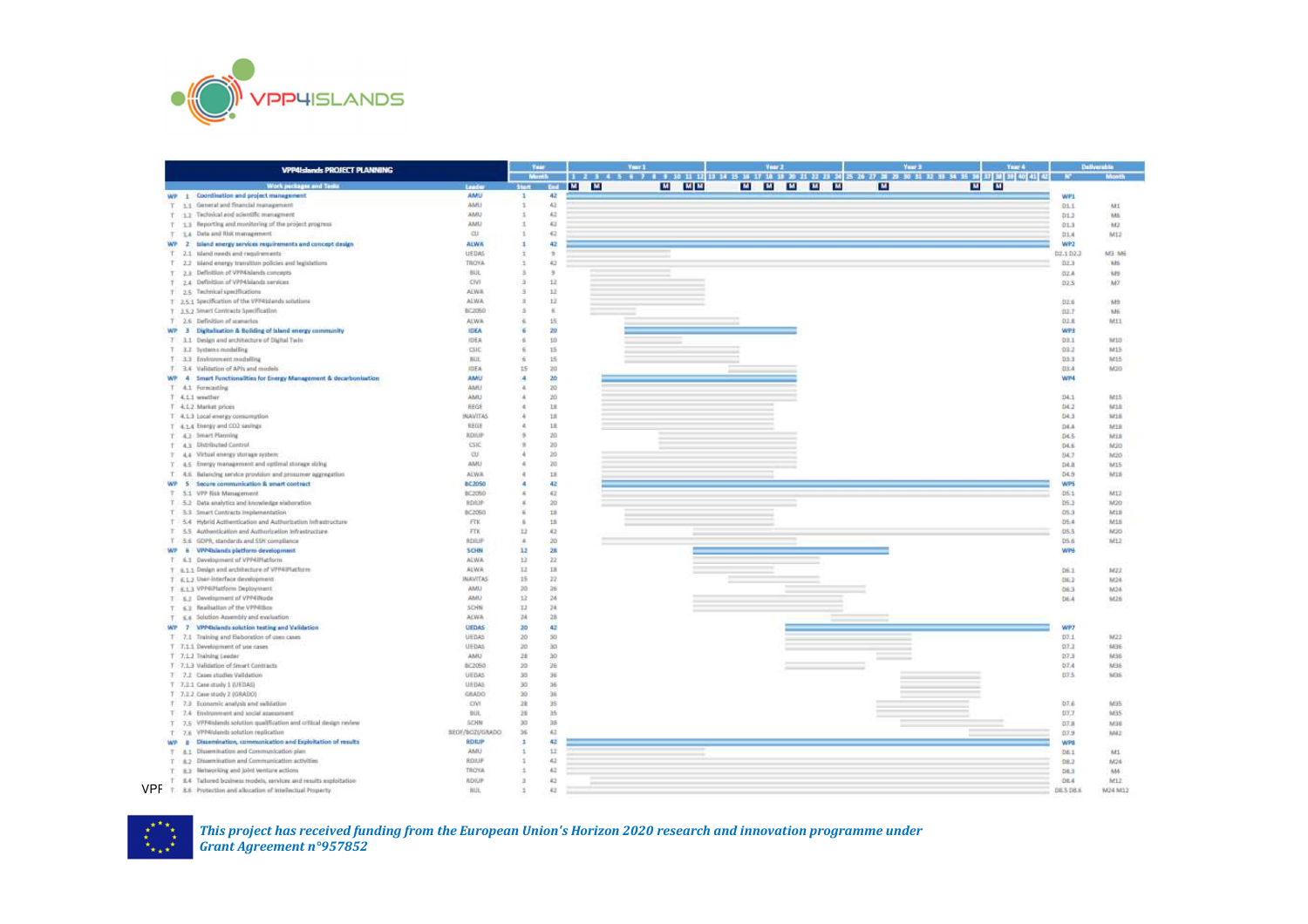

As links and feedback loops are in place between WPs, so that the results from one feeds the others, the timely delivery of tasks and outputs (in particular, the contractual deliverables) is fundamental to avoid bottlenecks in the project implementation. Particular attention is taken on the interrelations shown in the following table, where the input and output deliverables are mentioned.

|                | <b>WP</b>                          | <b>Inputs</b>                             | <b>Outputs</b>                           |
|----------------|------------------------------------|-------------------------------------------|------------------------------------------|
| $\mathbf{2}$   | Island requirements & energy       | Technical and scientific Background       | Requirements (D2.1), policies and        |
|                | services                           | of partners, State of the art, existing   | legislation (D2.3), VPP concept (D2.4),  |
|                |                                    | regulation                                | services (D2.5), technical               |
|                |                                    |                                           | specification(D2.6), Smart Contracts     |
|                |                                    |                                           | Specifications (D2.7)                    |
| 3              | Digitalisation & Building of       | Requirements (D2.1), VPP concept          | Digital Twin (D3.1), System modelling    |
|                | island energy community            | (D2.4), technical specification (D2.6)    | (D3.2), Environment modelling (D3.3)     |
| 4              | <b>Smart Functionalities for</b>   | $(D2.1)$ , $(D2.6)$ , $(D3.2)$ , $(D3.3)$ | Forecasting tools (D4.1), Smart          |
|                | <b>Energy Management &amp;</b>     |                                           | planning tool (D4.2), VESS (D4.4),       |
|                | decarbonisation                    |                                           | Energy management (D4.5)                 |
| 5              | Secure communication &             | (D2.1), (D2.7)                            | Data analytics (D5.2), Smart contracts   |
|                | smart contract                     |                                           | (D5.3), AAI infrastructure software      |
|                |                                    |                                           | (D5.4), GDPR (D5.6)                      |
| 6              | <b>VPP4Island platform</b>         | (D2.1), (D2.6), (D3.1), (D4.1), (D4.2),   | VPP4IPlatform (D6.1), VPP4INode          |
|                | development                        | (D4.4), (D4.5), (D5.2), (D5.3), (D5.4)    | (D6.2), VPP4IBox (D6.3)                  |
| $\overline{7}$ | <b>VPP4Island solution testing</b> | (D6.1), (D6.2), (D6.3)                    | Economics analysis (D7.4),               |
|                | and Validation                     |                                           | Environment assessment (D7.5),           |
|                |                                    |                                           | Qualification (D7.6), Replication (D7.7) |
| 8              | Dissemination,                     | (D2.3), (D2.4), (D2.5), (D6.1), (D6.2),   | Networking (D8.4), Business model,       |
|                | communication and                  | (D6.3), (D7.4), (D7.5), (D7.6), (D7.7)    | exploitation strategy plan (D8.5), IPR   |
|                | <b>Exploitation of results</b>     |                                           | (D8.6)                                   |

*MANAGEMENT OF CHANGES IN THE WORK PLAN*

During the lifetime of the project it can happen that new opportunities arise or, on the contrary, that obstacles have to be faced and new solutions are proposed. In such cases, a change in the work plan would occur. It is the responsibility of the task leader to notify a deviation from the work plan, at first to the WP leader and to the Coordinator. In both cases of a positive or negative deviation, a change may occur, and the MST will make a first evaluation of the types of changes, with the collaboration of the involved partners. If it is a minor change that can be managed internally to the consortium, the information will be communicated to the GeA, and no action will need to be taken with the EC. If instead the change is substantial, or in case of doubt, the MSP will communicate to the EC about the change, in order to verify if it is necessary to start an amendment procedure. Of course, in case of changes that modify the nature of the project, the amendment would be rejected and an alternative to the proposed change would have to be found. If an amendment is needed, the PM will be in charge of the procedure and will follow the EC guidelines.

VPP4ISLANDS – D1.3: PMP and Quality Assurance, version V1 30/11/2020 30/11/2020

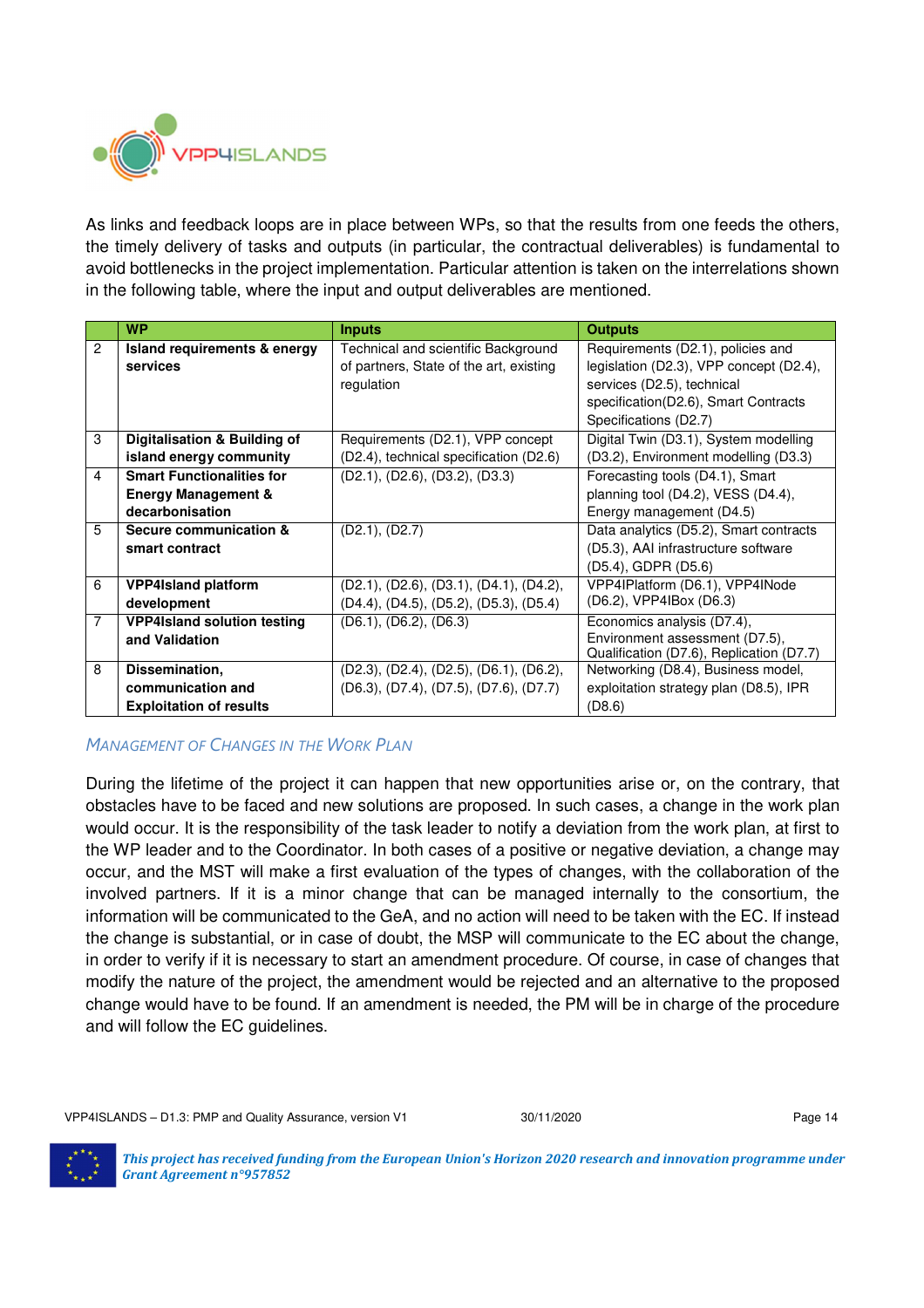

As the Milestones represent crucial points for the project, they are as well monitored and discussed during the SB, together with the verification means that has been chosen. In fact, depending on the results achieved at the time where Milestones are indicated, corrective actions or process improvement activities will be proposed to make the processes more efficient and effective, if necessary.

| N.             | <b>Milestone title</b>            | <b>WP</b>       | <b>Due</b>     | <b>Means of verification</b>                                      |
|----------------|-----------------------------------|-----------------|----------------|-------------------------------------------------------------------|
|                |                                   |                 | date           |                                                                   |
| M1             | Risk analysis                     | WP <sub>1</sub> | M1             | Risk Analysis is directly relevant to D1.3 which defines the      |
|                |                                   |                 |                | quality assurance plan, risk analysis and related mitigation      |
|                |                                   |                 |                | actions through the project management and coordination (WP1)     |
| M <sub>2</sub> | Requirements and needs            | WP2             | M <sub>3</sub> | Verified against D2.1                                             |
| M <sub>3</sub> | <b>Technical specifications</b>   | WP <sub>2</sub> | M <sub>9</sub> | Two reports on technical specification of VPP4Islands and will    |
|                | of VPP4Islands solutions          |                 |                | be reviewed internally and by EAB. (D2.5.1 and D2.5.2)            |
| M4             | Scenarios for studying            | WP <sub>2</sub> | M11            | A report will be published, in which a number of representative   |
|                | VPP4Islands concept               |                 |                | scenarios for studying the identified KPIs of VPP4Islands are     |
|                |                                   |                 |                | described. (D2.6)                                                 |
| M <sub>5</sub> | Proof-of-concept hybrid           | WP <sub>5</sub> | M12            | An autonomous demonstrator showing the integration of smart       |
|                | AAI                               |                 |                | contracts and AAI has been developed, and is running in a         |
|                |                                   |                 |                | containerized environment. (D5.3)                                 |
| M <sub>6</sub> | <b>Hybrid AAI Initial Release</b> | WP <sub>5</sub> | M16            | The policy decision point and the smart contract policy           |
|                |                                   |                 |                | information points are released with full documentation.          |
| M7             | <b>Final AAI Release</b>          | WP <sub>5</sub> | M18            | The improved AAI is released and documented. (Subject of          |
|                |                                   |                 |                | D5.5)                                                             |
| M <sub>8</sub> | Completion of                     | WP3             | M20            | Verification by means of simulation and documentation (D3.4)      |
|                | VPP4Islands model                 |                 |                |                                                                   |
|                |                                   |                 |                |                                                                   |
| M <sub>9</sub> | Accuracy of forecasting           | WP4             | M20            | Verification by using historical data (Subject of D4.1.1, D4.1.2, |
|                | tools                             |                 |                | D4.1.2 and D4.1.4)                                                |
| M10            | Optimized energy                  | WP4             | M20            | Verification through real scenario simulation (D4.5)              |
|                | management                        |                 |                |                                                                   |
| M11            | VPP4I-Platform release            | WP <sub>6</sub> | M22            | Software released and documented (Subject of D6.1)                |
| M12            | VPP4I-Node release                | WP6             | M24            | Software released and documented (Subject of D6.2)                |
| M13            | VPP4I-Box prototype               | WP6             | M24            | VPP4I-Box tested and running (Subject of D6.3)                    |
| M14            | VPP4Islands ecosystem             | WP6             | M28            | VPP4Islands factory tested and running (Subject of D6.4)          |
| M15            | VPP4Islands ecosystem             | WP7             | M36            | VPP4Islands solution tested for lead islands use cases            |
|                | validation with use cases         |                 |                | (Subject of D7.3)                                                 |
| M16            | VPP4Islands solution              | WP7             | M38            | VPP4Islands solution assessment and qualification to TRL8         |
|                | qualification                     |                 |                | (subject of D7.6)                                                 |

Besides Deliverables and Milestones, a set of Key Performance Indicators has been chosen to quantify the level of attainment of strategic objectives.

VPP4ISLANDS - D1.3: PMP and Quality Assurance, version V1 30/11/2020 30/11/2020

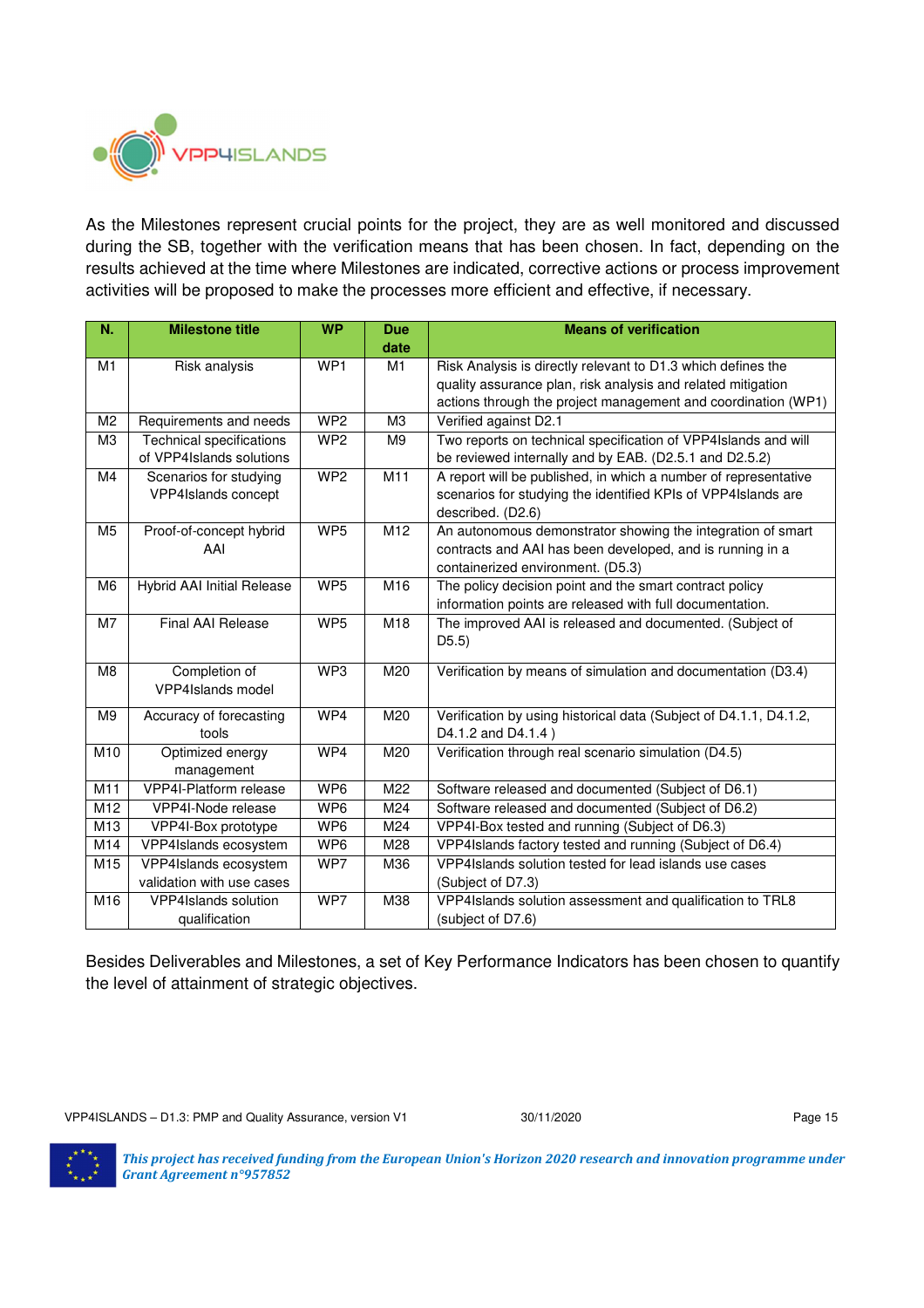

| <b>Strategic objectives</b>                                                                         | <b>KPI</b>                                                 |
|-----------------------------------------------------------------------------------------------------|------------------------------------------------------------|
| SO1: Implement Living labs to promote renewable energy communities in islands:                      | -Number of engaged                                         |
| VPP4Islands will engage citizens, potential stakeholders and influencers to ensure the              | stakeholders (at least 20)                                 |
| tailored co-design of innovative market flexibility tools and services.                             | - high consumer trust                                      |
|                                                                                                     | - At least 50 feedbacks from                               |
|                                                                                                     | potential actors                                           |
| SO2: Increase the exploitation and the penetration of renewable energy-based                        | -CO2 reduction index (at                                   |
| system on the Island: VPP4Islands will provide a tool to assess in depth the island                 | least 2 Ton $CO2$ reduction <sup>1</sup>                   |
| capacity in terms of RES. The tool will allow to quantify the energy that can be produced           | during the experimentation)                                |
| from the available RES along with its implementation costs and ROI. The tool will give also         | -Reduction around 40 % on                                  |
| an output result including the environmental performance and monetary saving (€/kWh).               | Fossil fuel consumption in<br>leading islands <sup>1</sup> |
| SO3: Embracing new technologies to promote a large penetration of renewable                         | -Forecasting accuracy                                      |
| energy sources: Mitigating the fluctuations caused by the RES and proposing advanced                | $( > 80\%)$                                                |
| forecasting approaches to reduce uncertainties that will save the cost of energy and power          | -Market price of provided                                  |
| balance, increase the quality of the supplied electricity and foster stakeholders relying on        | energy and services                                        |
| this green energy. Therefore, VPP4Islands will facilitate the integration of renewable              |                                                            |
| sources by becoming more profitable and an indispensable player in the energy market.               |                                                            |
| SO4: Smart combination of multiple storage strategies: VPP4Islands will promote the                 | -Energy Return on                                          |
| integration and combination of diverse storage sources (e.g. flywheel, batteries, micro CHP,        | Investment (EROI) <sup>2</sup>                             |
| hydrogen fuel cell, small hydro, etc ) instead of a single conventional ESS to act as storage       | -Virtual ESS Efficiency (>                                 |
| with a high capacity and performance.                                                               | $90\%)$ <sup>1</sup>                                       |
| SO5: Digitalization ensuring the multi-dimensional flexibility and increasing the                   | -Short-term flexibility index                              |
| <b>performance of the portfolio of RES:</b> VPP4Islands will define a flexibility potential for the | (below 15 minutes)                                         |
| VPP context, which takes into account a set of technical flexibility characteristics, such as       | -Long-term flexibility index                               |
| generation level, operating range, magnitudes of changes of its power exchanges with the            | (intra-day)                                                |
| grid and ramp rates to estimate the technical ability of the system to provide flexibility. A       |                                                            |
| flexibility index will be calculated in a similar way as in the MAGNITUDE EU-funded project         |                                                            |
| (See 1.3.4) by CU and REGE; short-term and long-term. A specific module (API) will be               |                                                            |
| integrated to digitize this calculation. A holistic approach to evaluate accurately the level of    |                                                            |
| flexibility will be defined in four layers: load demand, energy offer, forecasting and ancillary    |                                                            |
| services. The extent of flexibility will be evaluated inside the VPP, as well as multifunctional    |                                                            |
| capacity.                                                                                           |                                                            |
| SO6: Enhancing the transparency and the cybersecurity of data related to the green                  | -Availability of service (99%) <sup>1</sup>                |
| energy: This objective aims to secure the data exchange and share information between               | -Transparency                                              |
| producers, consumers, DSO/TSO and other stakeholders in an effective and transparent                |                                                            |
| way. A hybrid cybersecurity approach (AAI + DLT) will be deployed to increase data sharing          |                                                            |
| and transparency. It is essential to detect, mitigate and recover from cyberattacks.                |                                                            |
| SO7: Development of an open VPP4Islands ecosystem: This project aims to facilitate                  | -Computational complexity                                  |
| the creation of flexible VPPs, unlock access to highly-valuable information related to energy       | -Number of reduced                                         |
| trading, empower the active participation of consumers and facilitate the market uptake of          | intermediaries (>2)                                        |
| small prosumers by reducing intermediaries and share know-how between created VPP4I-                |                                                            |
| Nodes to optimize their energy management and revenues. It will be considered as                    |                                                            |
| VPP4Islands factory.                                                                                |                                                            |

 $\overline{a}$ <sup>1</sup> According to predefined scenarios and case-studies

 $2$  The ratio between the amount of usable energy and the energy used to obtain that energy resource.

VPP4ISLANDS – D1.3: PMP and Quality Assurance, version V1 30/11/2020 30/11/2020

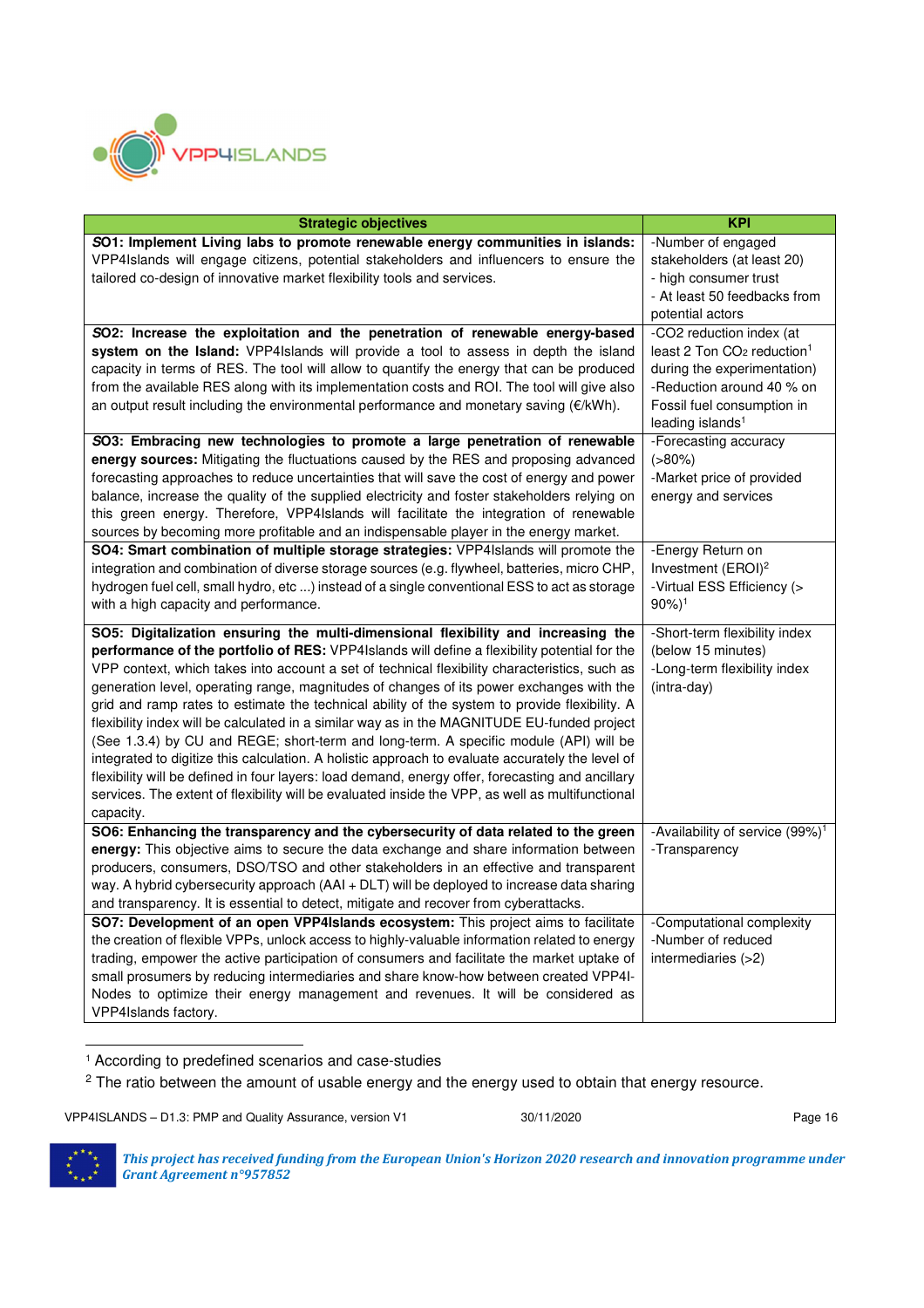

**SO8: Development of tailored business models to support the sustainability and commercialisation of VPP4Islands outputs:** Market segments, target prosumers, tailored business model and exploitation strategy will be defined by automating the entire energy value chain. Market development and exploitation of VPP4Islands services will be addressed by deploying agile approaches. The project will combine proven strategies and novel methods to deliver optimized ancillary services while supporting the durability of the VPP. A replication study will be carried out through concrete business cases to maximise the values of the proven technologies and services. -Number of engaged professional end-users (>8) - Number of engaged prosumers\consumers  $(>100)$ -Number of created startups  $(>2)$ 

## **2. QUALITY ASSURANCE**

This section aims to describe the guidelines that shall be applied during the lifetime of the project to assure the high quality of all outputs, both in terms of their technical contents, clarity of writing and appropriateness for the target audience. Each beneficiary shall perform the work in accordance to these quality regulations concerning mainly deliverable control and approval, but also rules for document naming and referencing. Quality Assurance procedures internal to a partner organisation will complement this quality assurance policy and will not be in contrast with it. Planning and executing quality assurance and control activities can be a significant investment of time and effort and are to be considered part of WP1.

In particular, task 1.2 "Technology and scientific management" (leader: CU) aims to monitor and control the technical and scientific quality of the project through periodically reviewing of the project objectives, progress, and quantifying impacts. A review procedure will be setup to guarantee the quality of the project methodologies and outputs. This will cover technical and scientific methodologies used, project progress, outputs, deliverables and compliance against objectives, as well as the monitoring and updating of the possible identified risks and mitigation measures. An International Technical and Scientific Committee will be set up to provide external expert advice and steering to the technical and scientific development and output of the project. The technical and scientific impact of project outputs will be collected, quantified, and analysed in this task in order to deliver a sustained impact on decarbonising energy systems of geographical islands. The outputs will be communicated to the project Coordinator and to the General Assembly by means of yearly technical and scientific management reports (D1.4 at M12, M24, M36 – CU).

The activities carried out in task 1.2 will help the successful Task 1.3 "Reporting and monitoring of the project progress" (leader: AMU). In this task, specific KPIs are defined to allow the Coordinator to monitor and follow the progress of the project. Also, all partners will participate in providing contributions to the interim and final reports and other administrative issues as required by the EC and the Coordinator.

Furthermore, Task 1.4 "Data and Risk management" (leader: AMU) aims to identify early risk management, ensure the mediation of any potential conflict, propose corrective actions to avoid

VPP4ISLANDS - D1.3: PMP and Quality Assurance, version V1 30/11/2020 30/11/2020

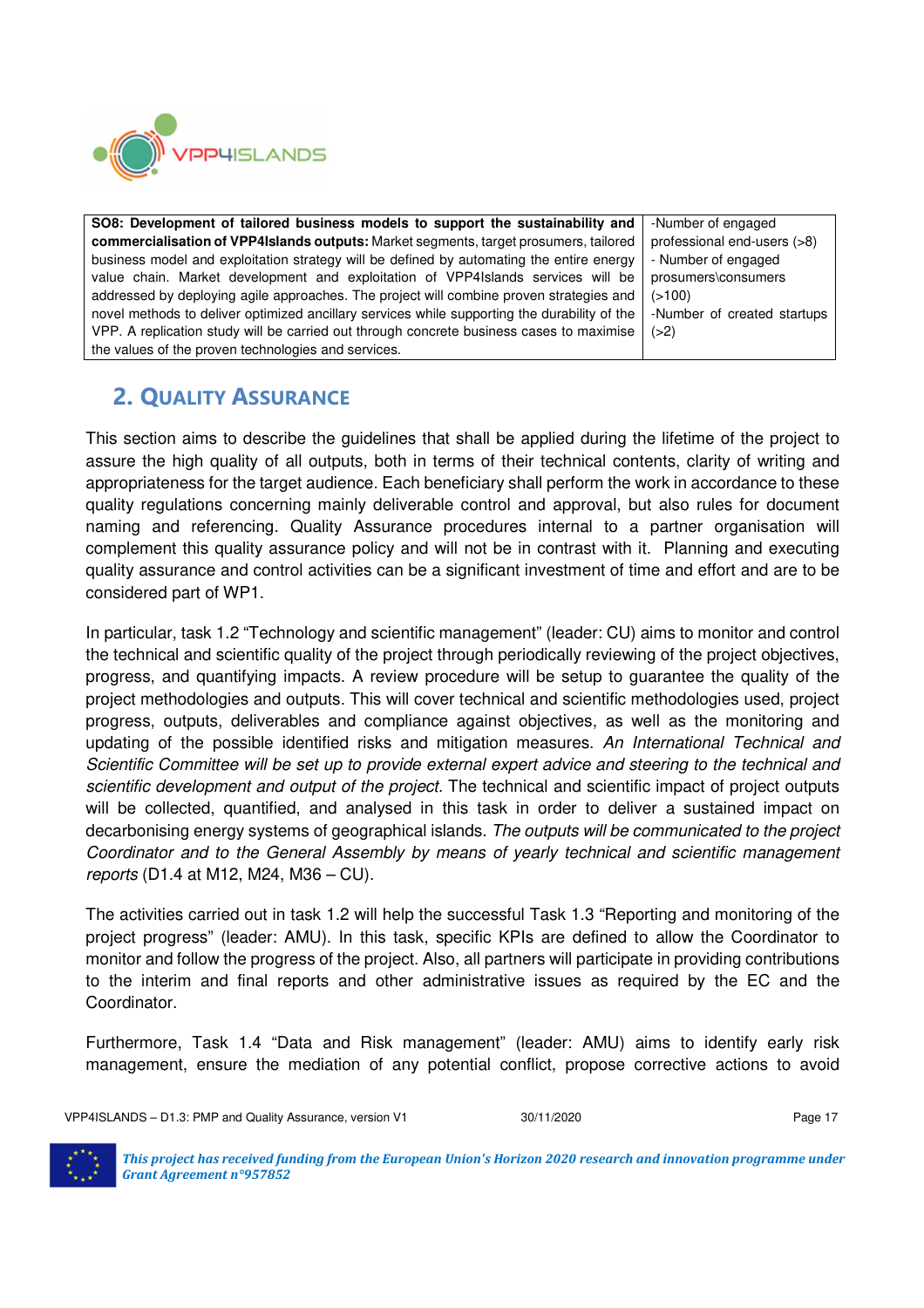

conflicts, and define rules to ensure quality of reporting and progress. To ensure the high quality of the project for capacity building results and compliance with the contract commitments, all project deliverables and key events will be monitored and reviewed internally.

Moreover, experiments, digital tools, and surveys will generate data related to market, environment, and load demand that are needed to manage the portfolio. Also, this project will generate data about the properties of different units. These data are the basis of the project since they will be considered to perform the flexibility of the VPP. Also, VPP4Islands proposes to share data and experiences. For these reasons, the following processes and procedures for data management will be established: data governance, architecture including data modelling, General Data Protection Regulation (GDPR), the instructions for data erasure, and database management. A detailed Data Management Plan (DMP) is under development and will be submitted as a public deliverable at M6; it will be updated in M36 and M42 (D1.2). The description of Data Management Plan and all of related procedures will be included in D1.2.

Concerning document management, in order to prevent unauthorised changes and traceability of modifications, some internal communication guidelines have been set. A specific section will be dedicated to this aspect, that is fundamental also to facilitate good working relationships between project partners, encouraging and stimulating open communication and full sharing of information.

This chapter will end with an important section describing the communication and reporting to the relevant Commission services.

#### **2.1. QUALITY OF THE OUTPUTS, DOCUMENT REVIEWING AND APPROVAL PROCESS**

To monitor the progress related to the Key Performance Indicators, and to monitor and control the technical and scientific quality of the project, internal reporting procedures have been set.

#### *INTERNAL REPORTING PROCEDURES*

In order to ensure a proper reporting to the EC in duly time and manner, a specific procedure has been designed for monitoring project evolution from a technological and scientific side (results, impact, etc.) as well as a procedure to monitor costs and consumed resources. With this purpose, apart from formal reporting periods, additional interim follow-up procedures have been established in order to better monitor the project implementation along the whole project duration.

#### Technical reporting

The Work Package leaders have autonomy in organising the monitoring of activities related to their respective WPs. Technical information regarding the project implementation should be prepared by WP Leaders and submitted to the Project Coordinator by means of minutes of meeting, following the

VPP4ISLANDS – D1.3: PMP and Quality Assurance, version V1 30/11/2020 30/11/2020

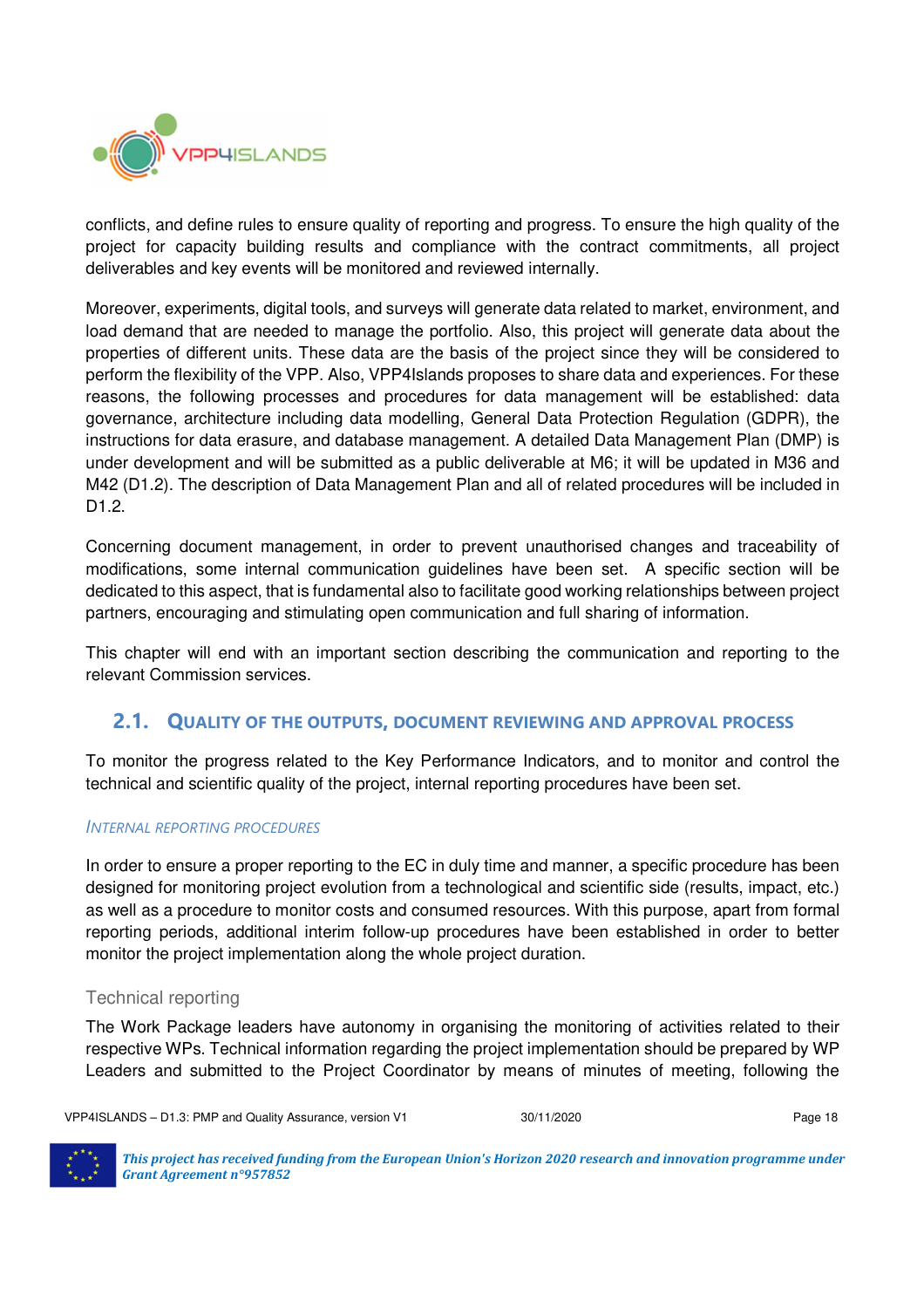

template "VPP4ISLANDS Template Minutes", shared for this purpose. Task leaders' participation will be required directly by the corresponding WP Leader.

The WP leaders are responsible to transmit in due time their WP deliverables to the SB for the EC review. The results of the WPs will be discussed within the Strategic Board and corrective measures will be proposed if needed.

Furthermore, the Operational Board, composed by all the Work Package leaders, prepares an annual progress report on the scientific results (protocols, scientific results, finance…) to be transmitted to the Coordinator.

#### Financial reporting

All information concerning expenses and resources utilisation will be reported directly by each partner to the MST on the basis of the template prepared for this purpose (VPP4ISLANDS\_WP1\_BudgetGlobalMonitoring.xls). The PM will revise the information provided and prepare a summary to be submitted for approval to the SB; corrective actions will be proposed when necessary. In formal reporting periods (M18, M30 and M42), in addition to the above described template, the finance offices of partners will be also required to complete Periodic Financial Report (for the Financial Statement) using the electronic tool provided by the EC.



VPP4ISLANDS – D1.3: PMP and Quality Assurance, version V1 30/11/2020 30/11/2020

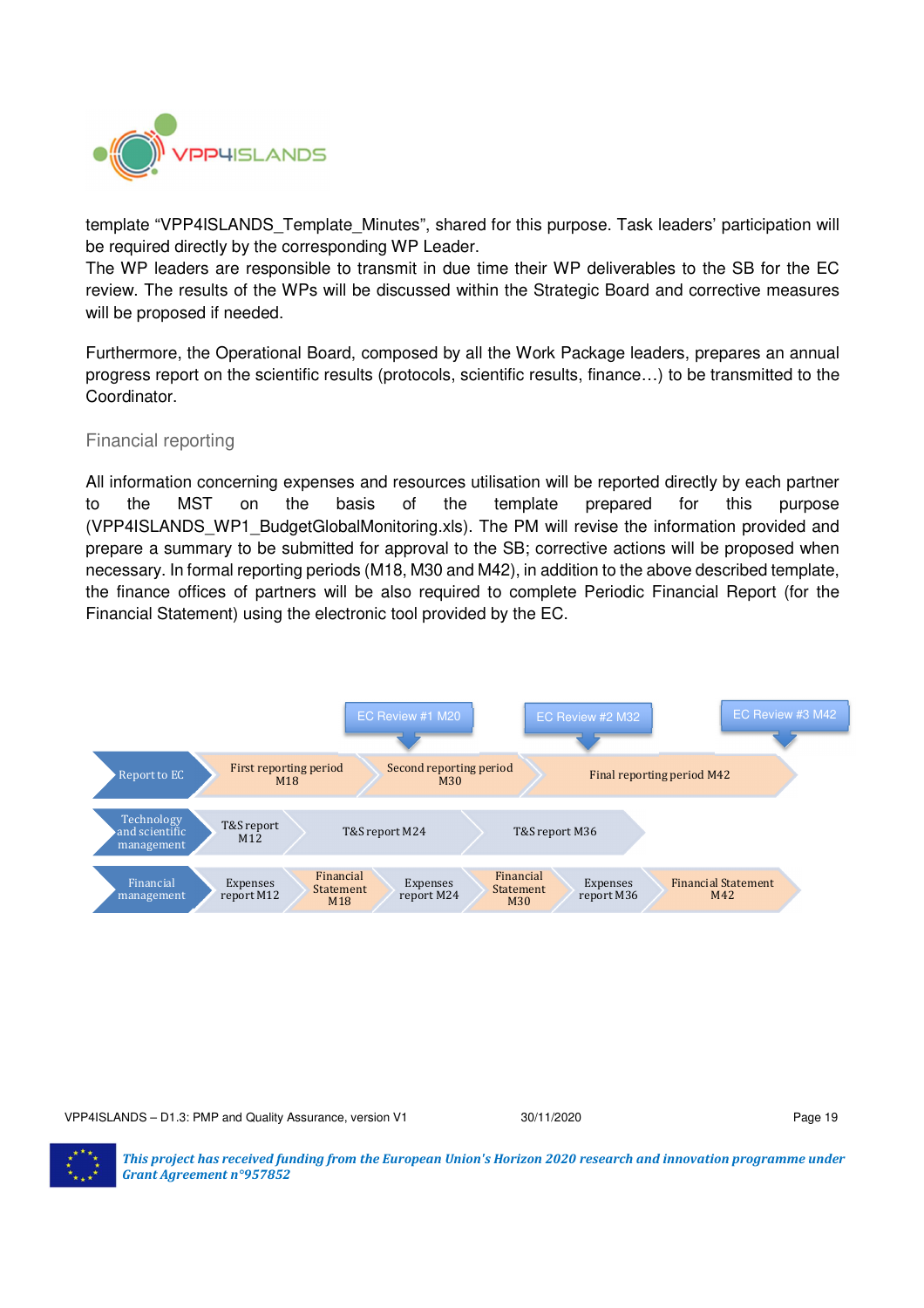

#### *INTERIM AND FINAL REPORTING TO EC*

The European Commission monitors progresses and controls correctness in project implementation through the interim reporting (M18, M30, M42) and the project reviews (M20, M32, M42), in addition to the evaluation of project deliverables submitted in the continuous reporting.

These forms of assessment present the evidence that the project is progressing, it should continue, that the Consortium has completed its duty as set out in the Grant Agreement, and that it is eligible for the EC payment.

The MST collects all the technical, scientific and financial documents and information in support of the reporting and of project reviews. Starting from the Internal reporting (technical and financial), the Strategic Board will verify if additional information is needed and, if so, request partners to integrate missing data at least one month before the due date of the reporting or the review. The draft version of the reports to be submitted to the EC will be circulated for comments to the members of GeA at least two weeks before the delivery date.

#### **2.2. INTERNAL COMMUNICATION**

The project is carried out by a large transnational consortium with partners coming from and outside Europe. In order to assure the smooth communication among partners, some tools and channels have been chosen in respect of the expected output.

First, all the persons participating in the project are included in a contact list "VPP4ISLANDS\_contacts.xls" with their respective email address, that is shared among all the partners. It is responsibility of each partner to update the list directly in the shared file and/or ask to the PM for inclusion in the list.

For day-to-day communication, the professional emails are the more immediate channel. Considering the large participation from personnel with different expertise, the definition of the relevant target of the communication is recommended and some thematic mailing lists have been created at this effect, for example for relevant people in Work Packages.

In order to facilitate the record archiving of emails to each participants, it is recommended to start the object of the email messages with the following text: VPP4ISLANDS-WPx-[object of the message]

The individuals who wish to be part of a specific mailing list have to send the request to the PM and to update the excel file in the shared directory.

Other instruments are used in order to avoid the multiplication of emails, in particular open source collaboration platforms.

For the sharing of files relevant to the project, there is a dedicated cloud directory in the Aix-Marseille University server. The documents are uploaded in their final version by the PM. The modification of a

VPP4ISLANDS – D1.3: PMP and Quality Assurance, version V1 30/11/2020 30/11/2020

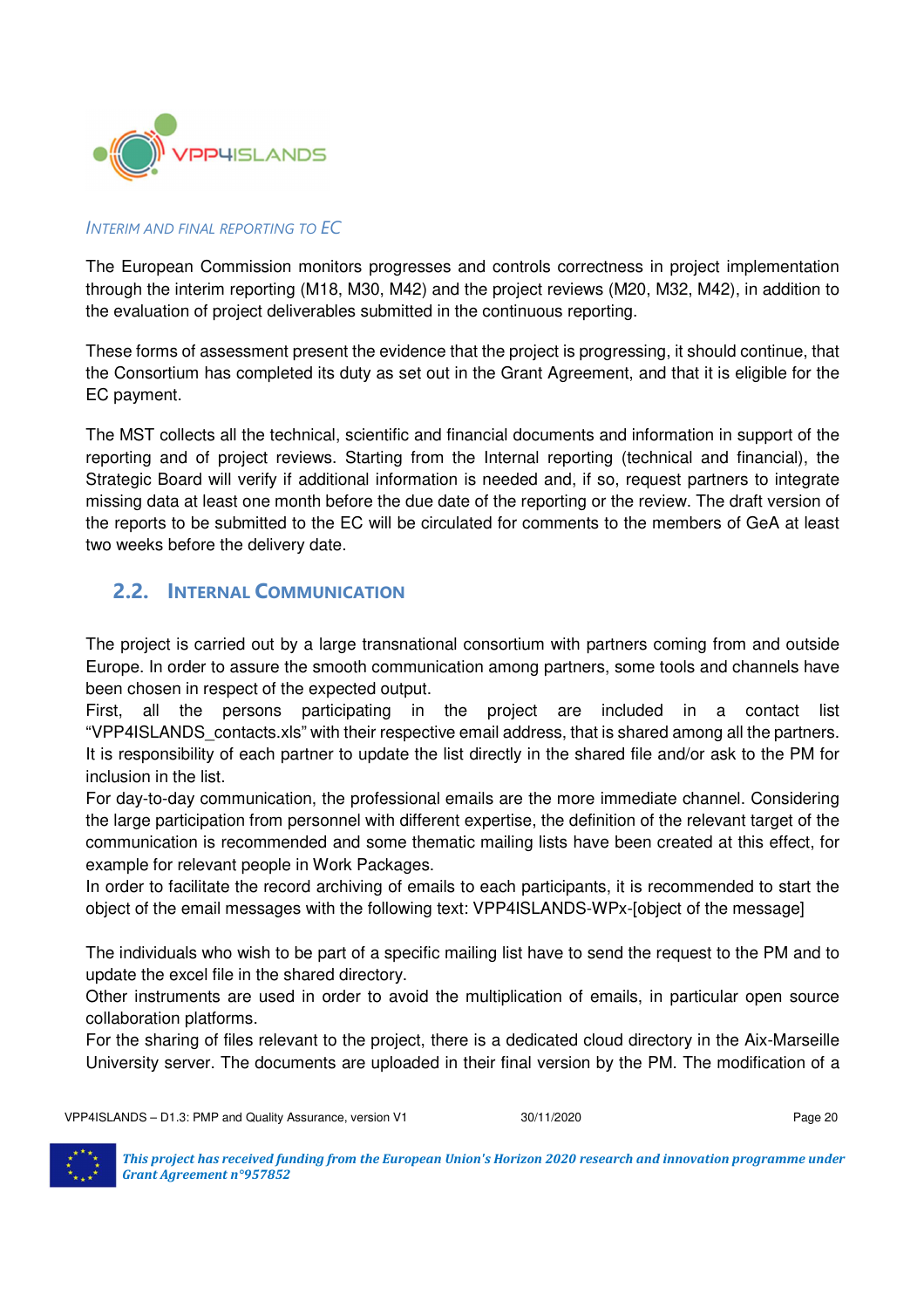

document will imply a new version and the substitution of the previous one (that will be moved to the "old version" folder).

The architecture of the shared directory follows the project structure, with one folder for each WP. The deliverables of the work packages, the validated minutes of meetings and other relevant documents are uploaded as soon as the final version in available. It is recommended to notify the feed of a new element, avoiding if possible to send by email large size files.

Some guidelines are recommended for the identification of files:

Minutes of meeting: VPP4ISLANDS-WPx-MoM-ddmmyy(of the meeting)-vfinal (or vdraft) Deliverables: Dx.y [name of the deliverable]-v[number]

#### **2.3. DELIVERABLES APPROVAL AND SUBMISSION TO EC**

The different actors involved in the deliverable production are:

- Lead Beneficiary: it is the organisation responsible for the deliverable, as indicated in the deliverable list in the DoA
- Contributor(s): person(s) responsible of activities related to the deliverable,
- Reviewer(s) : person(s) or the organisation(s) involved in the activities related to the deliverable, different from the organisation of the lead benficiary ;
- Document approval: Work Package leader

The main contributor is the person in charge of the production of a document. When the document is ready in its first draft status, he/she may share it among other project partners that are concerned, in order to gather the different parts/inputs and make a version for the final review. Before submitting formal deliverables of each WP to the EC, the deliverables will be reviewed internally by a member of SB and another partner that is not directly involved in the WP. This process requires the deliverable reports to be ready for internal review before the official deadlines to allow a sufficient time window for reviewing them and addressing any comments from reviewers. Feedback from reviewers and responses from lead beneficiary and contributors will be recorded through proper version control of the documents. After the integration and document update, the document has to be delivered to the Work Package leader for approval and quality check. After the approval, the deliverable is sent to the MST for submission to the EC.

#### *GUIDELINES FOR DOCUMENTS*

The deliverables are realised in general in form of reports; even if the deliverable itself is another kind of artefact, such for example a physical equipment, a piece of software, a database or a demo, a report

VPP4ISLANDS – D1.3: PMP and Quality Assurance, version V1 30/11/2020 30/11/2020

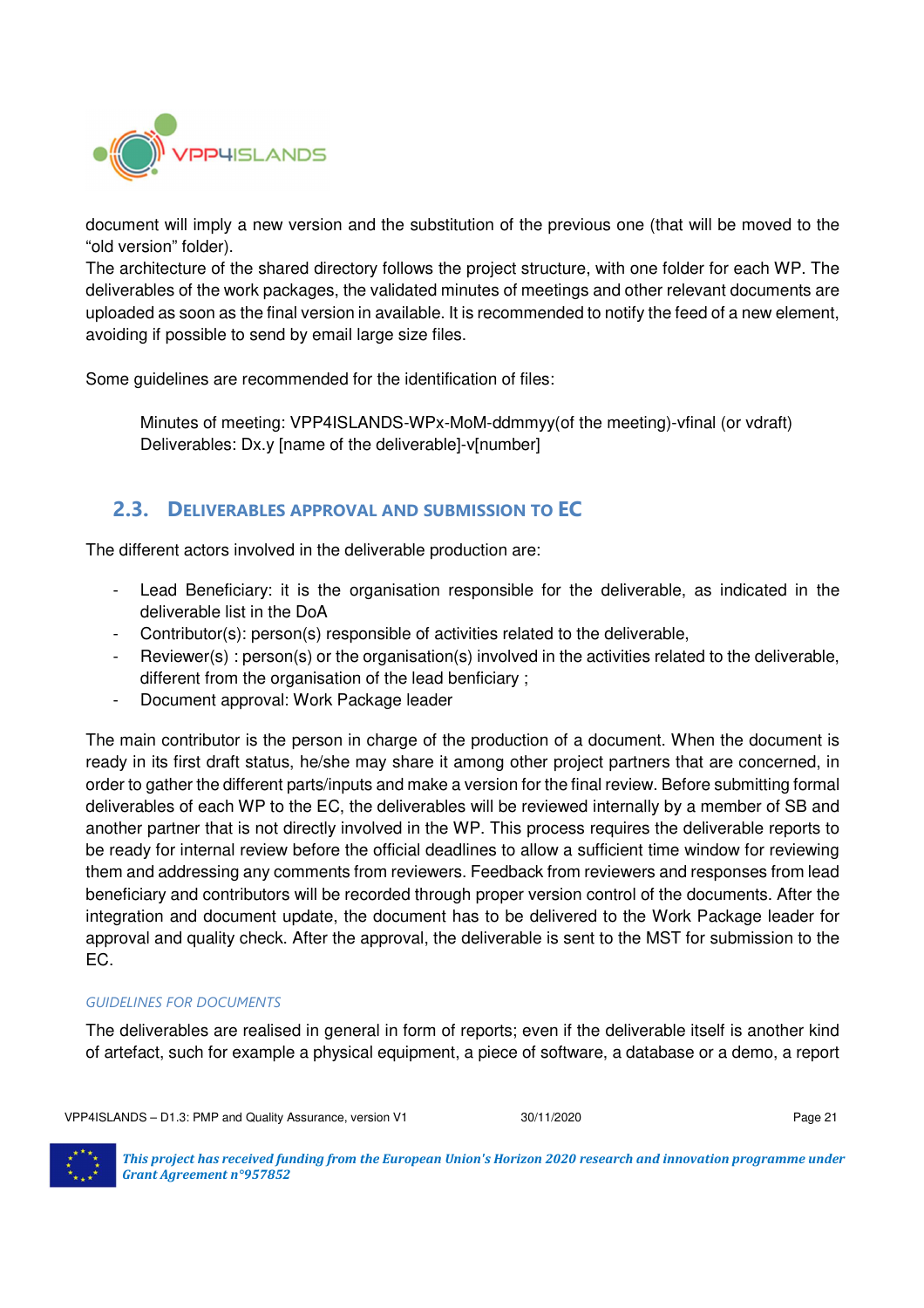

to be uploaded to the EC Tender & Funding Portal will be produced, which demonstrates the work carried out.

The list of deliverables, the level of dissemination (e.g. public, confidential), and the due date of all deliverable are listed in GA.

The deliverable will be structured with a cover page (as the one in the present deliverable), and a list of parts or chapters including at least: the acknowledgement and the disclaimer, the revision and history table, the summary, the list of acronyms, the executive summary.

A template for deliverables is uploaded in the shared directory to allow for uniform and recognisable style, whenever possible. Deliverables will be tracked by the SMT, identifying deliverables due in the near future, the deadlines for each deliverable, follow-up actions. The names of the persons producing and reviewing is in the file « VPP4ISLANDS-WP1-list of deliverable-vfinal » in the shared directory. The MST will report about the progress to the SB and to the GeA.

## **3. RISK ASSESSMENT AND MANAGEMENT**

The Risk Assessment has been a crucial moment of the proposal preparation, with all the partners contributing to identify and evaluate the project implementation risks; for each critical risk, a contingency plan with mitigation measures have been set.

The identification of new risks is responsibility of each partner, who will notify the WP leader and the MST about the occurrence of a new risk, with an estimation of its Likelihood and Impact according to a qualitative scale (Low, Medium, High). The monitoring of the identified risks is a responsibility of the Coordinator, who will notify the SB if it is deemed necessary to put in place any mitigation measure. At proposal stage the Risk Assessment brought to the identification of 14 risks to which 2 others were

added at GA preparation stage (R4 and R13).

|                |                                                                                                                                                                                                                       |                 | <b>VPP4ISLANDS Risks for implementation</b>                                                                                                                                                                                                                                                                                                                         |
|----------------|-----------------------------------------------------------------------------------------------------------------------------------------------------------------------------------------------------------------------|-----------------|---------------------------------------------------------------------------------------------------------------------------------------------------------------------------------------------------------------------------------------------------------------------------------------------------------------------------------------------------------------------|
| <b>Risk</b>    | <b>Description of risk</b>                                                                                                                                                                                            | WP              | <b>Proposed risk-mitigation measures</b>                                                                                                                                                                                                                                                                                                                            |
| R <sub>1</sub> | Withdrawal of partners. For several<br>unexpected reasons, even unrelated<br>to the project, a partner could decide<br>to discontinue the collaboration and<br>formally leave the consortium. (L:<br>Low, I: Medium)  | WP <sub>1</sub> | This risk is averted by the definition of adequate<br>contractual provisions to regulate possible conflicts or<br>default cases through the signature of a Consortium<br>Agreement. As risk mitigation measures, the SB will<br>prepare a proposal for replacement/swap of activities,<br>including possible partial or total reallocation to existing<br>partners. |
| R <sub>2</sub> | As part of WP2 it is foreseen to<br>publish all deliverables publicly to<br>maximise the impacts of the project.<br>However, there might be some<br>issues related to confidentiality of<br>data. (L: Medium, I: Low) | WP <sub>2</sub> | To address the concerns related to confidential data and<br>at the same time be able to publish the deliverables<br>publicly, we will synthesize representative data as proxy<br>or alternative for confidential data.                                                                                                                                              |

VPP4ISLANDS – D1.3: PMP and Quality Assurance, version V1 30/11/2020 30/11/2020

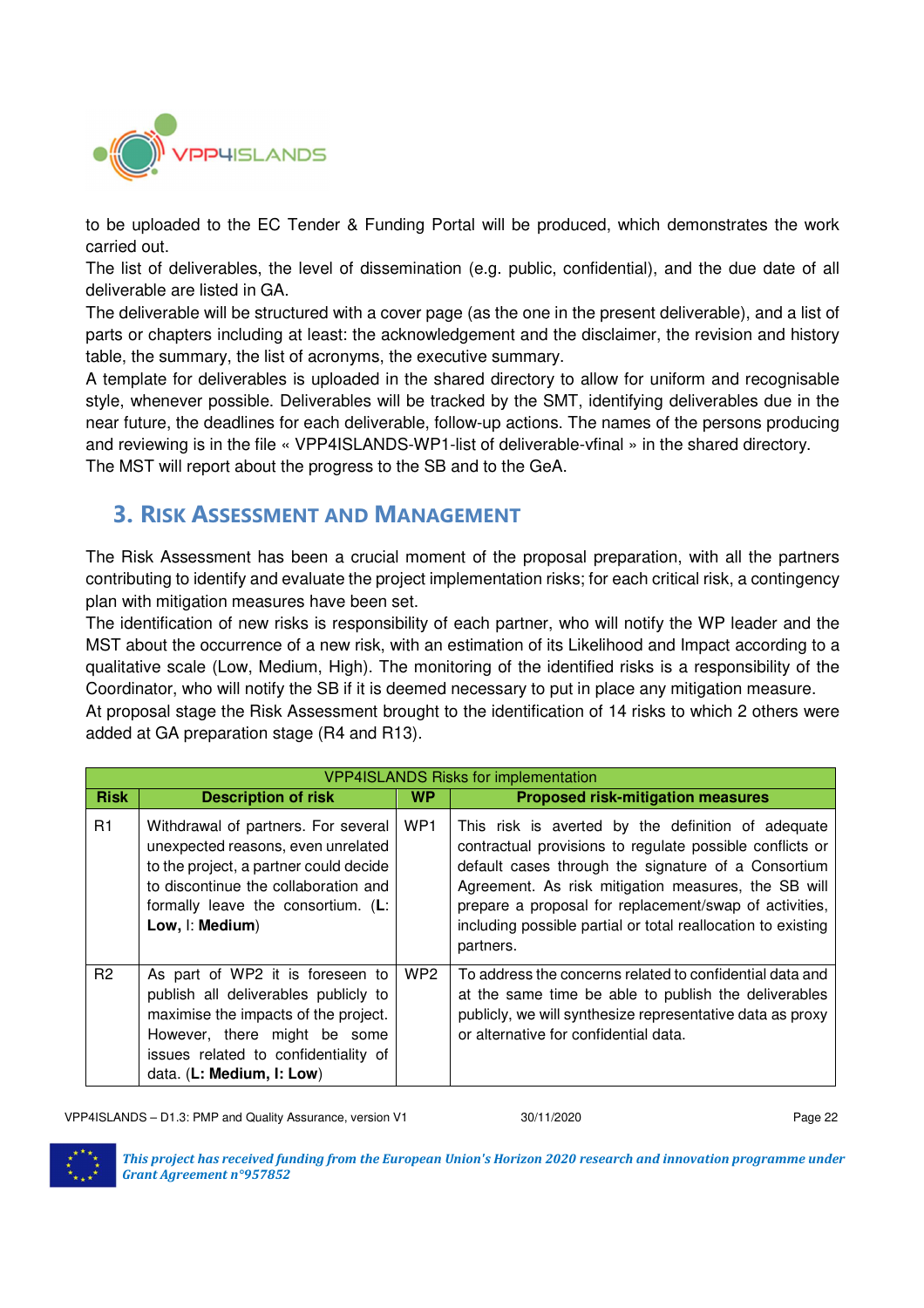

| R <sub>3</sub>  | The difficulty to combine models<br>could<br>together.<br>This<br>cause<br>neglecting many assumptions and<br>parameters, and consequently could<br>result in producing biased outputs<br>from the models. (L: Low, I: High)                                                                                                      | WP3             | During the WP3, appropriate strategies for coupling the<br>modelling tools (e.g. soft-linking and clear structure for<br>exchanging data) will be studied to avoid this risk.                                                                                                                   |
|-----------------|-----------------------------------------------------------------------------------------------------------------------------------------------------------------------------------------------------------------------------------------------------------------------------------------------------------------------------------|-----------------|-------------------------------------------------------------------------------------------------------------------------------------------------------------------------------------------------------------------------------------------------------------------------------------------------|
| R <sub>4</sub>  | Insufficient computational resources<br>capacities for digital twin<br>and<br>functionalities (L: Low, I: Medium)                                                                                                                                                                                                                 | WP3             | This risk is mitigated through the authentication of the<br>adequate NVIDIA equipment. IDEA and AMU have<br>already qualified technical<br>staff to ensure the<br>deployment of the developed solutions.                                                                                        |
| R <sub>5</sub>  | The difficulty to collect enough data<br>from the demos and the generation<br>of poor information, which would<br>affect the robustness of the MLs and<br>the decision making. (L: High, I:<br>Medium)                                                                                                                            | WP3<br>$-4-5$   | It is possible to look for open datasets, gather data from<br>existing projects, and complete with simulated data from<br>the digital twin.                                                                                                                                                     |
| R <sub>6</sub>  | Costs in selected public blockchain<br>and<br>make<br>explode<br>approach<br>uneconomical. (L: Medium, I: Low)                                                                                                                                                                                                                    | WP5             | The proposed approaches are to be designed in a<br>generic way, so that migration to private or alternative<br>platforms is possible without putting the core research<br>questions and results in question.                                                                                    |
| R7              | Transaction<br>rates<br>in<br>selected<br>blockchain are not able to keep up<br>with runtime requirements. (L: Low,<br>I: Medium)                                                                                                                                                                                                 | WP5             | The hybrid approach of using local systems in<br>conjunction with smart contracts allows for a fine-<br>grained mapping of functionality to sub-systems of<br>VPP4Islands. This minimizes the risk. In case this<br>should occur, alternative higher throughput blockchains<br>can be selected. |
| R <sub>8</sub>  | Cyber-attacks to the platform (L:<br>Low, I: Medium)                                                                                                                                                                                                                                                                              | WP6<br>$-7$     | All necessary precautions will be taken to improve the<br>security of the website and to maintain a high level of<br>resistance. Regular backups will be made of database<br>and website functionality.                                                                                         |
| R <sub>9</sub>  | <b>DERs</b><br>likely<br>to<br>are<br>use<br>heterogeneous technology (such as<br>proprietary software from different<br>energy providers that own the<br>DERs, or legacy platforms with<br>limited functionality) which can<br>prove difficult to integrate with the<br>VPP4Islands<br>infrastructure.<br>(L:<br>Medium, I: Low) | WP6             | The VPP4I-Box will provide a unified hardware module<br>which facilitates communication to the VPP4Islands<br>infrastructure, essentially acting as a 'bridge' for<br>technology<br>heterogeneous<br>components<br>which<br>seamlessly integrates them into the<br>larger<br>infrastructure.    |
| R <sub>10</sub> | <b>INTEGRATION COMPLEXITY:</b><br>the components fail in data<br>exchange and interface compliancy<br>and/or it is difficult to integrate the                                                                                                                                                                                     | WP <sub>6</sub> | An integration plan will be defined in WP6. The platform<br>will<br>integrate<br>several<br>complementary<br>tools/functionalities and will be deployed in several<br>significant pilot studies: a first version will give a real                                                               |

VPP4ISLANDS - D1.3: PMP and Quality Assurance, version V1 30/11/2020 30/11/2020

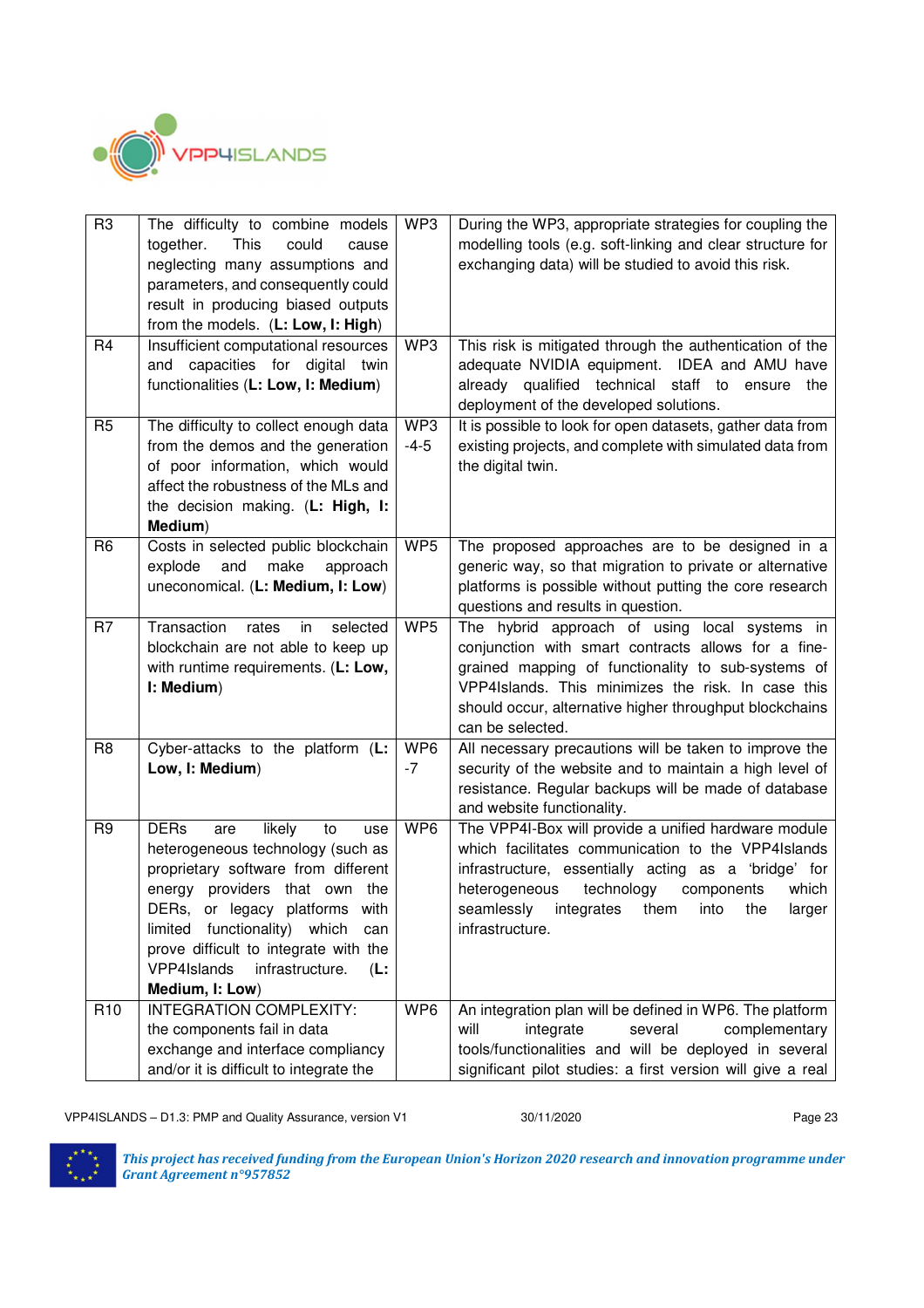

|                 | solution in the pilot test cases (L:<br>Medium, I: Medium)                                                                                                                                                    |     | starting point in terms of new features to develop, or of<br>existing components to tune or to enhance. An<br>integration methodology will be proposed, including<br>guidelines for the partners to integrate in a Continuous<br>Integration<br>methodology<br>all<br>the<br>main<br>components/building blocks. |
|-----------------|---------------------------------------------------------------------------------------------------------------------------------------------------------------------------------------------------------------|-----|------------------------------------------------------------------------------------------------------------------------------------------------------------------------------------------------------------------------------------------------------------------------------------------------------------------|
| R <sub>11</sub> | The degree of central control in the<br>system could present challenges<br>when it comes to the required<br>latency and security, potentially<br>reducing the stability of the system.<br>(L: Low, I: Medium) | WP6 | Depending on results from initial simulations and tests,<br>we will investigate other solutions that rely on more<br>decentralized modes of control, for instance at the level<br>of the (aggregated) VPP4I-Nodes or individual VPP4I-<br>Boxes.                                                                 |
| R <sub>12</sub> | The difficulty to experiment the<br>flexibility services due to legal<br>fences (e.g. control) (L: Medium, I:<br>Medium)                                                                                      | WP7 | The consortium can provide conventional services,<br>monitor the installation and carry out in parallel the<br>flexibility services in the digital twin to assess the<br>benefits.                                                                                                                               |
| R <sub>13</sub> | High electric consumption variability<br>and uncertain forecasting (weather,<br>DR balance).<br>(L: Medium, I: High)                                                                                          | WP7 | This risk is mitigated installing a Sky camera solution for<br>very short-term forecasting, increasing the VESS<br>integration, and providing high flexibility index.                                                                                                                                            |
| R <sub>14</sub> | Provoke an electric blackout (L:<br>Low, I: High)                                                                                                                                                             | WP7 | Before demonstration, VPP4Islands will define a risk<br>management and prepare corrective actions to avoid<br>this risk. Also, digital twin can be deployed to predict this<br>issue.                                                                                                                            |
| R <sub>15</sub> | Lack of interest among SMEs,<br>aggregators and<br>prosumers<br>(L:<br>Low, I: High)                                                                                                                          | WP8 | The participation of target groups will be facilitated to<br>visit the workshops and virtual<br>infodays.<br>The<br>involvement of end-users will be promoted through<br>basic open services                                                                                                                     |
| R <sub>16</sub> | The difficulty to define a sustainable<br>business model (L: Low, I: High)                                                                                                                                    | WP8 | To mitigate this, RDIUP will include the non-monetized<br>profits in the business model to guarantee the durability<br>of the VPP4I factory.                                                                                                                                                                     |

After project start, the risks related to the project management have been reassessed, according to Milestone M1. For example, the limitation of travels and the lock-down for some countries, together with the uncertainty about the date when all these limitation measures will be removed, brought to evaluate this as a real risk for the project (R17) and to propose specific risk-mitigation measures. Risks related to the management of the project and mitigation measures are described in the second table here below.

VPP4ISLANDS - D1.3: PMP and Quality Assurance, version V1 30/11/2020 30/11/2020